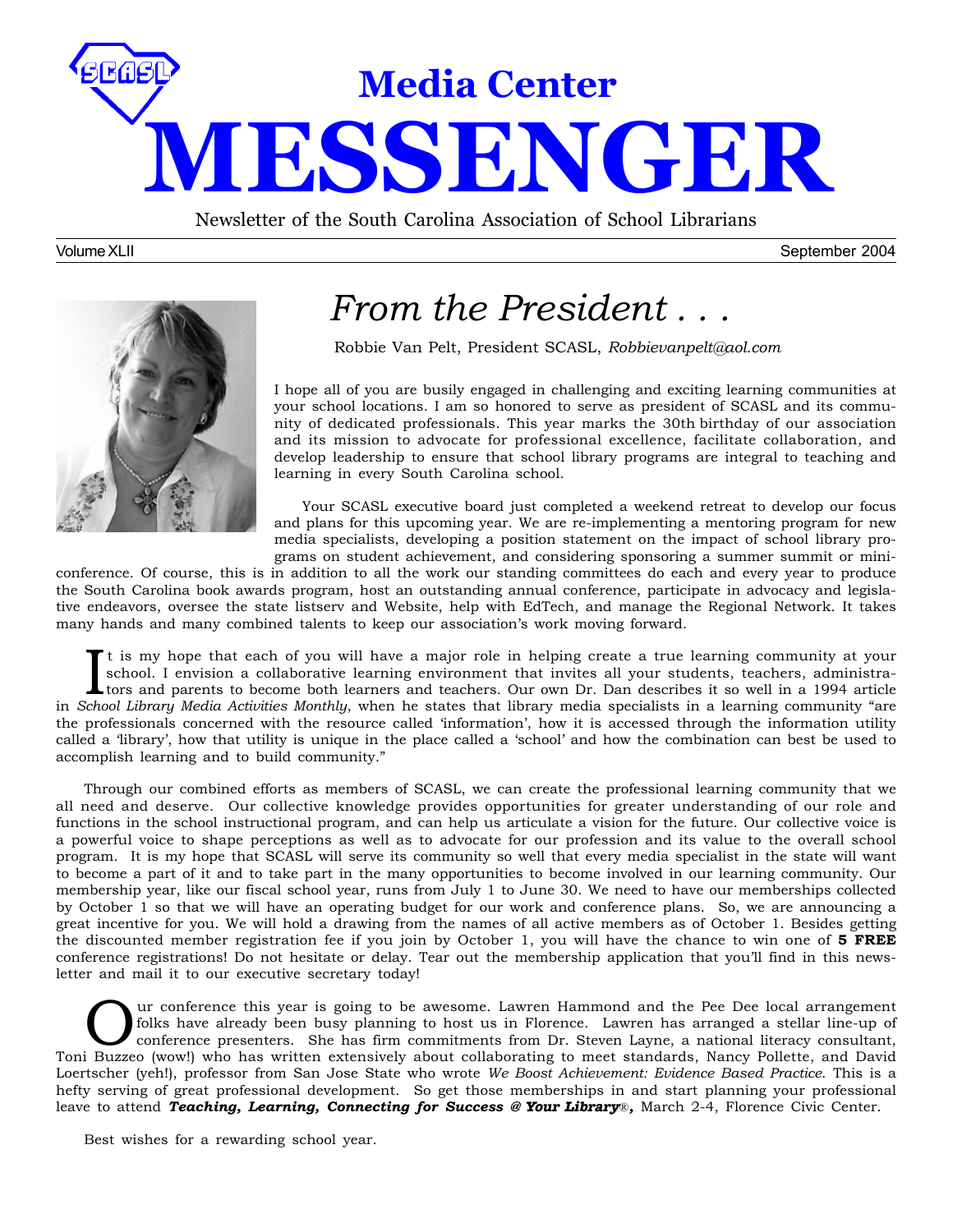## *FROM SLIS: Your Library School*

Welcome to a new school year. Every year since 1st grade, I have started school, as a student, teacher, and now as the Director of the School of Library and Information Science. And every year has had its own special excitement and unique challenges. This year is no exception. SLIS has a lot of great things going on. Instead of describing them fully in the space I have, let me just list some of the things that we will be working on in the coming year. As the year progresses I will keep you updated through the *Messenger* and through my weekly *Monday Matters* that I send to the SCASL listserv. We will:

• Complete the proposal and get University and Commission on Higher Education Approval for an undergraduate bachelor's degree in Information Science.

• Complete the proposal and get University and Commission on Higher Education Approval for a Ph.D. degree in Information Studies with an emphasis on preparing the next generation of library school faculty in the area of school and public library work with children and families.

• Complete the South Carolina Public Library Economic Impact Study to demonstrate how important public libraries are to the economy of the state and its individual citizens. (*http://www.libsci.sc.edu/sceis/ home.htm*)

• Work with the South Carolina Latino Immigration Project (*http://www.cla.sc.edu/lasp/SCLIP.htm*) to encourage participation by libraries in this exciting and important area of our society.

• Work with SCASL to develop advocacy strategies for school library media programs in the state.

• Continue to work with the College of Education to provide information literacy and materials courses for their undergraduate majors.

• Work toward raising \$1.5 million dollars for the Augusta Baker Chair in Childhood Literacy (*http:// www.libsci.sc.edu/bakerchair/index.htm* ).

• Continue to work toward making the BEST Center, its new publication, *Children, Literacy and You (http://www.libsci.sc.edu/best/BESTNEWSFinal.pdf)*, and the Web site *the* information resource for children's literacy in South Carolina.

We have 2 new faculty joining us this fall, Dr. Judy Marley in the humanities and Jinmook Kim in technology applications. We will begin a search this fall for another faculty member in the area of information literacy.

It looks like a good year for SLIS. Thank you for your interest in *your* library school. If we can be of any assistance to you, please don't hesitate to contact us. Or if you have suggestions or just want to chat, give us a yell.

I hope you have a wonderful year!! See you at Annual Conference, if not before!

Dr. Dan, *ddbarron@gwm.sc.edu* Dr. Dan Barron, Ph.D. Director and Professor, School of Library and Information Science College of Mass Communications and Information Studies, University of South Carolina

## **Affiliate Assemby Meetings this Summer**

*Robbie Van Pelt, President SCASL*

Martha Taylor, Lawren Hammond, and Robbie Van Pelt represented SCASL at Affiliate Assembly meetings held during the ALA conference in Orlando in June. Our Affiliate Assembly serves to communicate major library issues and concerns of its members across the nation to AASL's board of directors. It also serves to communicate actions and activities of AASL to its Affiliate members. We learned that in an effort to support NCLB, the U.S. Department of Education was sponsoring summer *Teacher to Teacher* institutes to help identify best practices and action research activities across the nation. Media specialists had been excluded until our AASL president intervened and got approval for up to three media specialists to participate. (When a call for applicants went out this summer, our own SCASL Media Specialist of the Year, Patty Bynum, applied and was accepted). We also learned that a compilation of the latest library research will be published by Scholastic and sent to administrators across the U.S. this fall. To obtain a copy of the report entitled *School Libraries Work* visit this URL: *http:/ /www.scholasticlibrary.com/download/slw\_04.pdf*

Additionally, the Affiliate Assembly members identified key concerns that will be presented to the AASL board for future action. The president of AASL, Dawn Vaughn, will attend our conference in March where she will present a concurrent session and facilitate an informal forum to learn of issues that should be addressed by the current AASL executive board.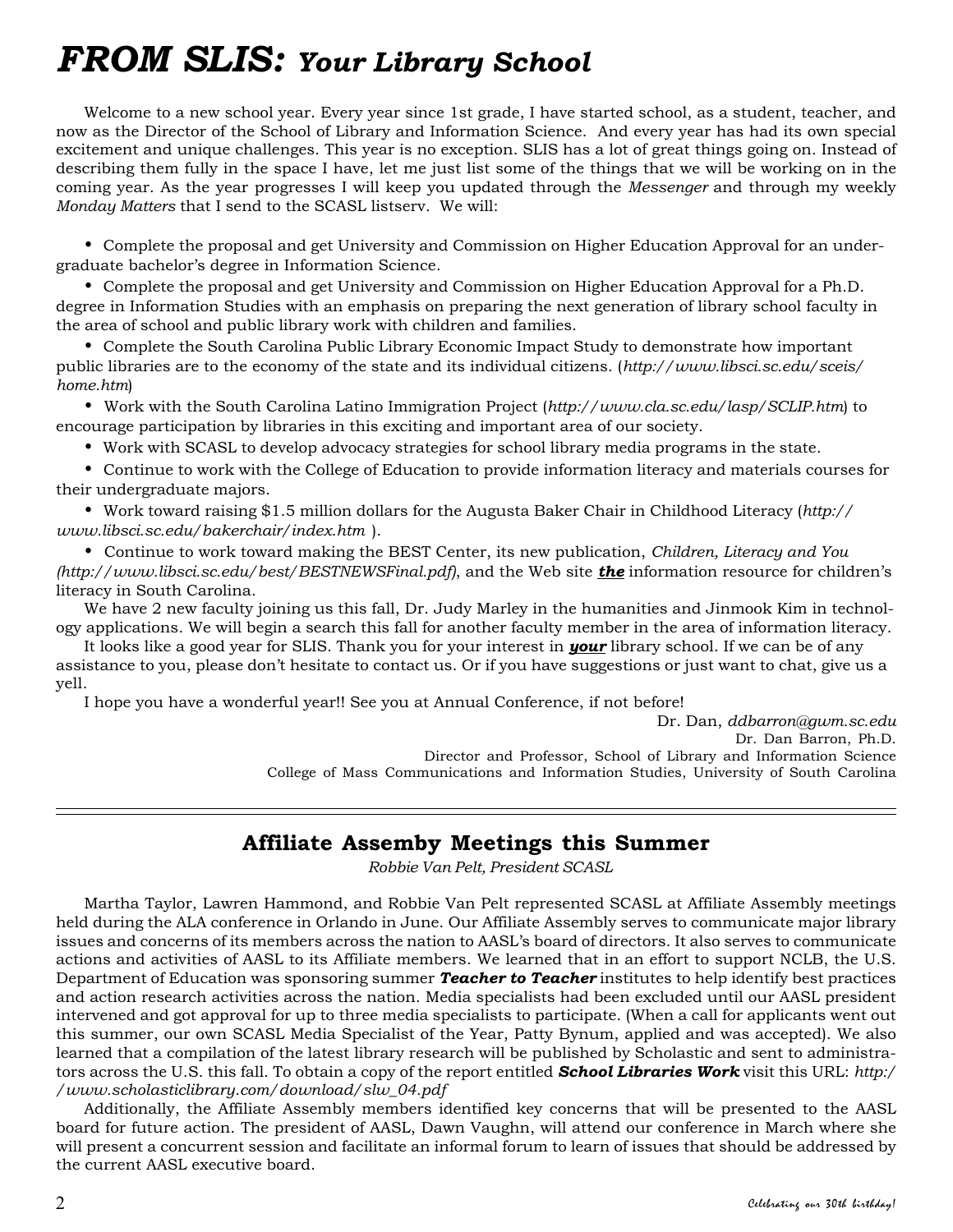## **Keep in Touch**

### **SCASL:**

Email: ksutusky@sc.rr.com Write: Kathy Sutusky, Executive Secretary, SCASL, P.O. Box 2442, Columbia, SC 29202 Phone: 803-782-3956 Web Page: SCASL.net

### **SCASL listserv:**

To subscribe: Address: listserv@listserv.sc.edu Subject: Leave blank Message: Subscribe SCASL-LS yourfirstname yourlastname To send a message: Address: SCASL-LS@listserv.sc.edu Type: your subject Type your message and send.

## **The** *Media Center Messenger***:**

Send all suggestions, corrections, articles, and ideas to *jmoggles@direcway.com*

*Other important addresses:* **SC Dept. of Education:** www.state.sc.us/sde/ **SCLA:** www.scla.org **SC State Library:** www.state.sc.us/scsl **ALA:** www.ala.org **AASL:** www.ala.org/aasl

If you did not pay your 2004- 2005 SCASL dues at conference last year, be sure to pay them by October 1 and take advantage of the \$50 discounted conference registration this year! You also have a chance to win a free registration.

The South Carolina Association of School Librarians advocates professional excellence, facilitates collaboration, and develops leadership to ensure that school library media programs are integral to teaching and learning in every South Carolina school.

## Calendar

September 2004 Library Card Sign-Up Month Sept. 25 - Oct. 2, 2004 Banned Books Week October 2004 National Book Month Oct. 1-3, 2004 AASL Fall Forum on Reading, Dallas, TX Oct. 17-23, 2004 Teen Read Week Nov. 15-21, 2004 Children's Book Week Jan 7-10, 2005 EdTech, Myrtle Beach Jan. 14-19, 2005 ALA Mid-Winter March 2-4, 2005 SCASL Conference, Florence April 2005 School Library Month April 10-16, 2005 National Library Week June 23-29, 2005 ALA Annual Conference, Chicago. Il

*For your convenience you can now view the Media Center Messenger online at the SCASL Web site.*

## **Contents**

| A New Book on the Architectural Profession                 |  |
|------------------------------------------------------------|--|
|                                                            |  |
|                                                            |  |
| SCASL Elections Committee Seeks Recommendations  11        |  |
| The Purpose of the School Library Media Center 12          |  |
| Making that Good Impression. Again and Again  13           |  |
|                                                            |  |
|                                                            |  |
|                                                            |  |
| Reflections from a First Year Media Specialist:            |  |
|                                                            |  |
| ABC Schools Provide an Opportunity                         |  |
|                                                            |  |
|                                                            |  |
| Leadership at the District and Building Levels  20         |  |
|                                                            |  |
| Discus Technical Toolbox-Tools for You  22                 |  |
|                                                            |  |
| $TLC \sim Teaching$ , Learning, Connecting for Success  26 |  |
|                                                            |  |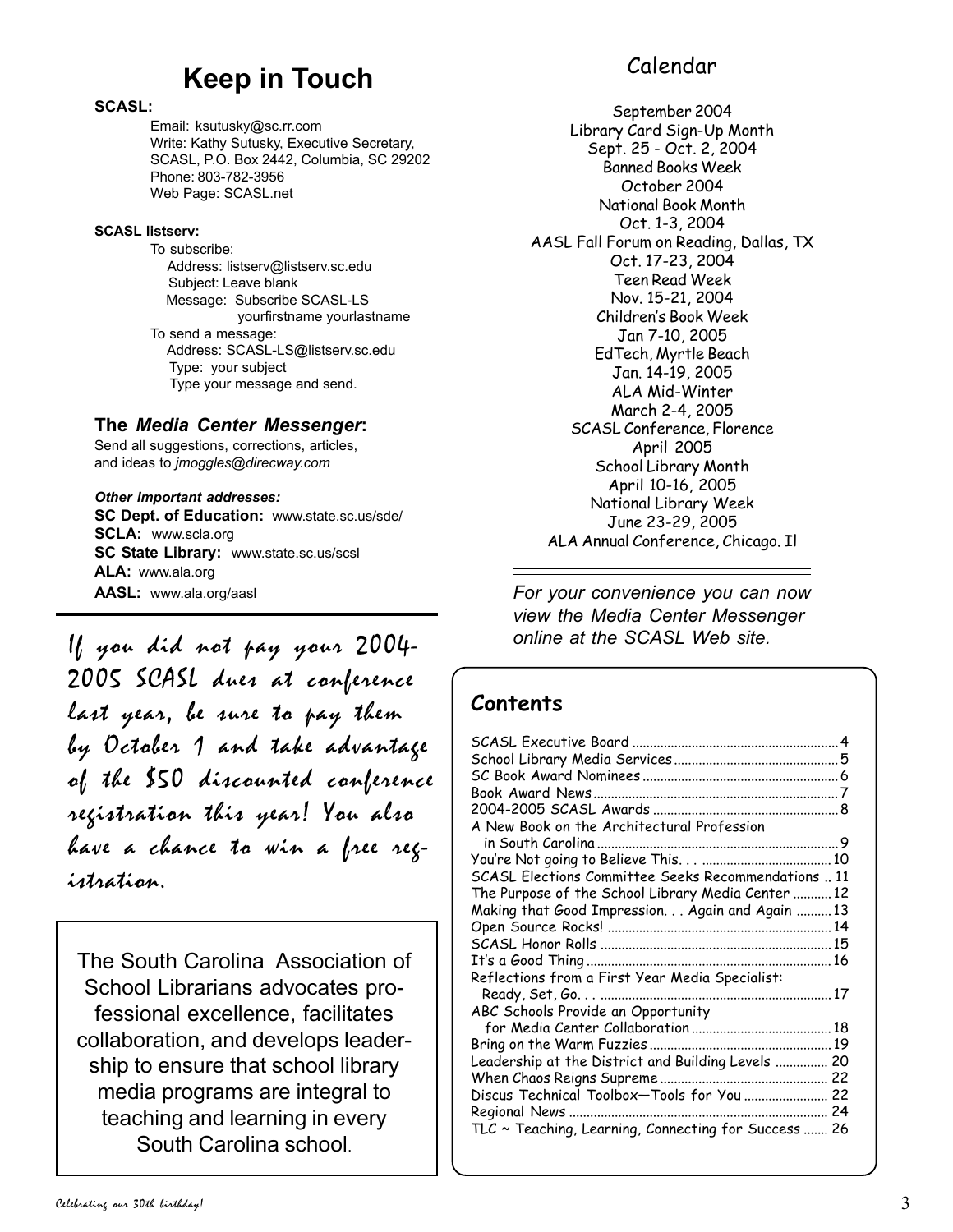## **Executive Board Exercises**

Here's a sweet idea that you might adapt for your own use. At the recent Executive Board retreat, one of many exercises was to write a position statement on the importance of libraries to the future achievement of students. To sweeten the task, but to stir the creative juices (as well as the digestive juices), members were charged with incorporating--physically--into the text pieces of candy resulting in something of a rebus. Here is the text of one of those statements in the form of a resolution.

*Whereas,* we believe that all students should have access to resources worth *\$100 Grand*, and

*Whereas,* we want them to pursue careers that will lead them to jobs on *5th Avenue* where there will be no *Snickers* at the quality of their skills and *Charms*, and

*Whereas,* we want them to reach heights that exceed the *Milky Way*, and

*Whereas,* we want them to benefit from collaborative planning that exposes them to great works of literature such as *The Three Musketeers*, and

*Whereas,* we want them to be free to enjoy a variety of careers such as a happy farmer, successful businessman, creative teacher or *Jolly Rancher*, and

*Whereas,* we want them to realize that the experiences from their school library media center were *Lifesavers*,

*We, therefore, resolve* that every student who enjoys these benefits will express his/her appreciation to the library media specialist with *Hugs* and *Kisses.*



Heather Loy of Wagener-Sally High in Aiken sent some wonderful examples of SC Book Award Nominee displays to the SCASL listserv!

## **SCASL Executive Board 2004-2005**

### **Officers**

President: Robbie Van Pelt *robbievanpelt@aol.com* VP/President Elect: Lawren Hammond *lmhammond3@comcast.net* Secretary: Kitt Lisenby *kittlisenby@yahoo.com* Treasurer: Stephen Reed *screed3103@aol.com* Past President: Martha Taylor *Martha\_Taylor@charter.net* Advisor: Betsy Adams *badams8621@aol.com*

### **Standing Committee Chairs**

Advocacy: Greta Flinn *mflinn@acsd.k12.sc.us* Archives and History: Mitzi Burden *burdenm@charter.net* Awards: Dr. Sandra McLendon *smclendo@greenville.k12.sc.us* Constitution and By-Laws: Carolyn Jenkins *cpjenkins30@hotmail.com* Book Awards: Joyce Moore *joycemoore@yahoo.com* Editorial: Laura Jackson *jmoggles@direcway.com* Information Technology: Malinda Admonston *medmonst@greenville.k12.sc.us* Intellectual Freedom: Andi Fansher *andifansher@yahoo.com* Legislative: Sandy Bailey *sbailey@greenville.k12.sc.us* Non-Public School Sector: *Galena Gaw ggaw@scsdb.k12.sc.us* Public Awareness: Suzanne Washick *swashick@greenville.k12.sc.us* Pre-Service Education: Jessica Felker *jessieruth@yahoo.com* Director of Regional Network : Frances O'Neal *francesoneal@hotmail.com* Retired LMS: Joan Kruger *mjk2450@att.net* Standards and Guidelines: Valerie Byrd *val\_byrd@yahoo.com* Supervisors' Section: Ida Thompson *ithompson@richlandone.org*

### **Ex Officio Members**

SCLA: Jane Connor *janec@leo.scsl.state.sc.us* SDOE: Martha Alewine *malewine@sde.state.sc.us* USC: Donna Shannon *dshannon@gwm.scd.edu* Young Writer's Conference: Elizabeth Gregory *cgregory@compuzone.net* Patty Tucker *ptucker@lex1.k12.state.sc.us* SCASL Executive Secretary: Kathy Sutusky *ksutusky@sc.rr.com*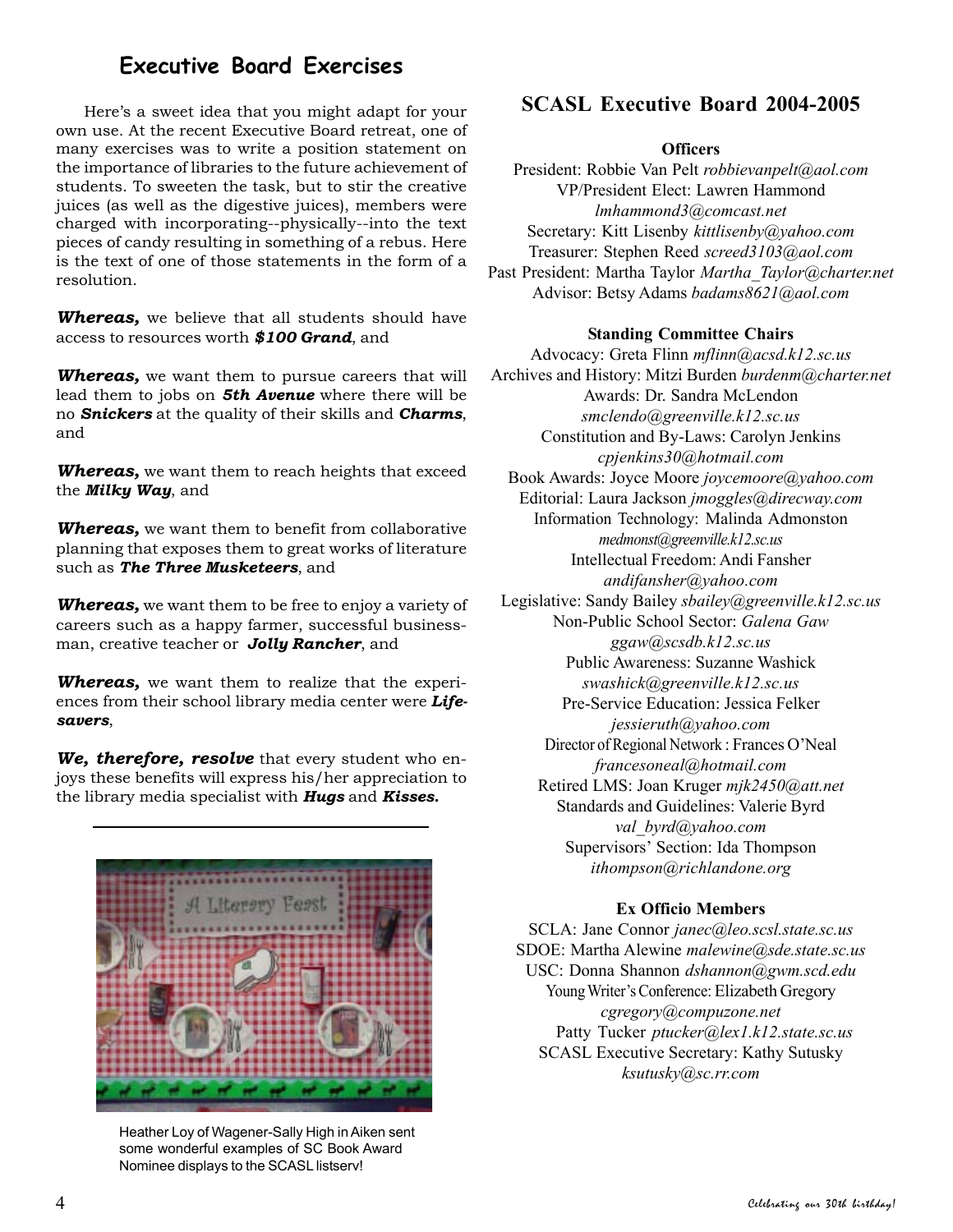

From the State Department of Education **School Library Media Services**

Martha Alewine, Consultant, School Library Media Services *E-mail: malewine@sde.state.sc.us Mobile: 803-331-0483*

"Don't you just love it when a plan comes together?" We've all used this expression to explain how seemingly disconnected events merge to answer some problem we may be grappling with. In thinking about this column for the first issue of *The Media Center Messenge*r, my "plan" came together when I finally got around to reading the July 19 issue of *Newsweek.*

The article was entitled, "Waiting for the Movie" and the teaser line read: "Reading's going out of style, even as publishers go wild." The authors used data from a report published by the National Endowment for the Arts that says "…less than half of the adult American population now reads for pleasure…Young adults between 18 and 34, a category that once claimed the status of most-active readers, is now the lowest, dropping 28 percent since 1982." (Jones, 58) The *Newsweek* article includes this quote: "Indeed, at the current rate of loss, literary reading as a leisure activity will virtually disappear in half a century." I hope that these statistics are as disturbing to you as they are to me.

As library information professionals we are charged with teaching our students how to locate and access information **and** we have a responsibility to help them **read** and understand the information they find. Recently I heard a library media specialist talking about her new principal. She said he was very emphatic that her role was reading motivator not Accelerated Reader manager! How many of you manage your school's reading incentive program in the name of motivating reading?

We have led the way for infusing technology into the K-12 environment and everyone is better for it. Unfortunately, we have, in many instances, ignored our literature connection in favor of a technology connection. Technology is omnipresent but without the life-skill of reading our students will be at a definite disadvantage in the future information society.

What can we, as library information professionals, do to bring reading and literature appreciation back to the forefront of what we are about in our school library media centers? A few suggestions come quickly to mind: (1) Make sure you complete the LMS Annual Survey on a yearly basis. The 2003-04 survey will remain open until September 30, 2004, for your

data entry. We need everyone's most current data as we work to secure funding to update our print collections. (2) Work with your literacy coaches, reading specialists, reading teachers, and classroom teachers to encourage students to engage in self-selected reading rather than being locked into a certain reading level, reading range, or Lexile level. (3) Work with your literacy coaches, reading specialists, reading teachers, classroom teachers, and administrators to secure funds for your school library from the state reading grant programs. (4) Encourage your students to set personal reading goals and then recognize each student who meets his or her goal. Recognizing students who meet their personal reading goals ensures that many of your students will get some form of reading recognition. If you always recognize the high point earners, you run the risk of always recognizing the same students and these students would be your readers whether they earn points and receive prizes or not. Just think what it would do for that reluctant reader to hear his or her name announced over the PA system or see his or her name on the wall of readers for meeting a personal reading goal. (5) Share our suggested reading lists with your students, parents, and teachers. The 2004-05 suggested reading lists are now available on the School Library Media Services web page.

Our list of things to do for reading promotion/ motivation could go on for pages and pages but you get the idea. I challenge you to determine at least three ways in which you will be a reading motivator this year and then to share your successes with your colleagues through the SCASL listserv and by writing an article for *The Media Center Messenger*.

Keep this thought in mind as you work with your students and teachers: All technology is useless unless you can read and understand what is read.

End Note: Jones, Malcolm. "Waiting for the Movie." *Newsweek*, no. 3 (July 19, 2004): 58.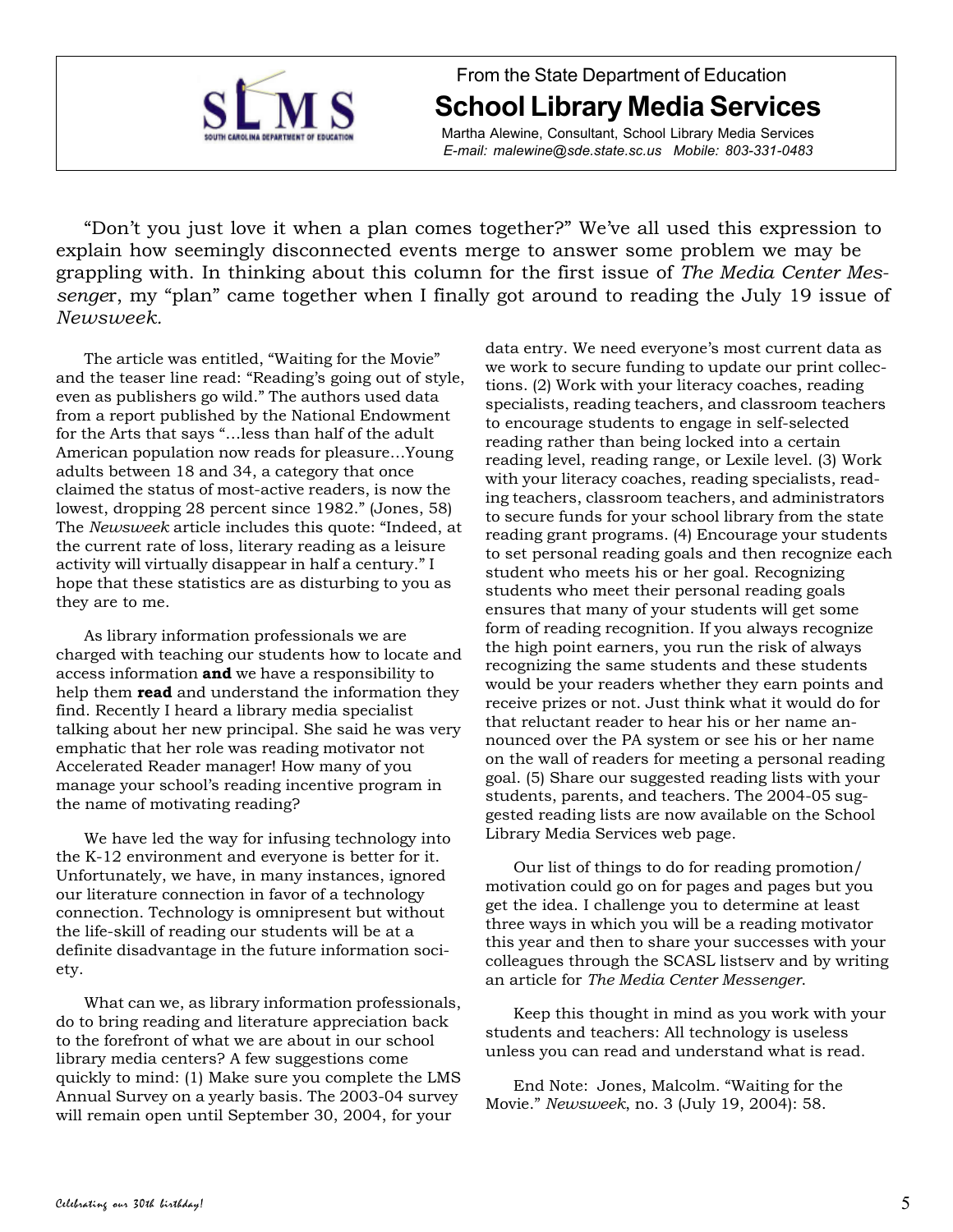## **South Carolina Book Award Nominees 2004 - 2005**



**Children's Book Award Nominees**

**The 5,000 Year-Old Puzzle: Solving a Mystery of Ancient Egypt** Claudia Logan **Because of Anya** Margaret Peterson Haddix **A Boy at War: A Novel of Pearl Harbor** Harry Mazer **Dillon Dillon** Kate Banks **The Gold-Threaded Dress** Carolyn Marsden **Halfway to the Sky** Kimberly Brubaker Bradley **Handel, Who Knew What He Liked** Matthew T. Anderson **The House in the Mail** Rosemary Wells **I Smell Like Ham** Betty Hicks **King's Mountain** G. Clifton Wisler **Lumber Camp Library** Natalie Kinsey-Warnock **Mr. Lincoln's Way** Patricia Polacco **A Real American** Richard Easton **Ruby Holler** Sharon Creech **Surviving Hitler: A Boy in the Nazi Death Camps** Andrea Warren **Taking Care of Trouble** Bonnie Graves **To Fly: The Story of the Wright Brothers** Wendie C. Old **Uncle Daddy** Ralph J. Fletcher **A Week in the Woods** Andrew Clements **When Marian Sang: The True Recital of Marian Anderson, the Voice of a Century** Pam Munoz Ryan



### **Junior Book Award Nominees**

**Goddess of Yesterday** Caroline B. Cooney **Heir Apparent** Vivian Vande Velde **Hippolyta and the Curse of the Amazons** Jane Yolen & Richard J. Harris **The Hunting of the Last Dragon** Sherryl Jordan **Just Jane** William Lavender **Kindling: The Fire-Us** Jennifer Armstrong & Nancy Butler **Once Upon a Marigold** Jean Ferris **Pictures of Hollis Woods** Patricia Reilly Giff **Red Midnight** Ben Mikaelsen **The Rope Trick** Lloyd Alexander **Rowan of Rin** Emily Rodda **Ruby Holler** Sharon Creech **Stand Tall** Joan Bauer **Storm Warriors** Elisa Carbone **Stormbreaker** Anthony Horowitz **Surviving the Applewhites** Stephanie S. Tolan **Swimming Upstream** Kristine O'Connell George **The Thief Lord** Cornelia Funke **Things Not Seen** Andrew Clements **Wild Man Island** Will Hobbs



**Young Adult Book Award Nominees**

**All-American Girl** Meg Cabot **Ashes of Roses** Mary Jane Auch **Before We Were Free** Julia Alvarez **Book of Fred** Abby Bardi **Breaking Through** Francisco Jimenez **Bronx Masquerade** Nikki Grimes **Dunk** David Lubar **The Gospel According to Larry** Janet Tashjian **Home of the Braves** David Klass **The Lovely Bones** Alice Sebold **The Night I Disappeared** Julie Reece Deaver **Out of the Fire** Deborah Froese **The Pact** Drs. Sampson David, George Jenkins & Rameck Hunt **Shattering Glass** Gail Giles **Soldier Boys** Dean Hughes **Son of the Mob** Gordon Korman **Stoner and Spaz** Ronald Koertge **Things Not Seen** Andrew Clements **This Lullaby** Sarah Dessen **What Happened to Lanie Garver**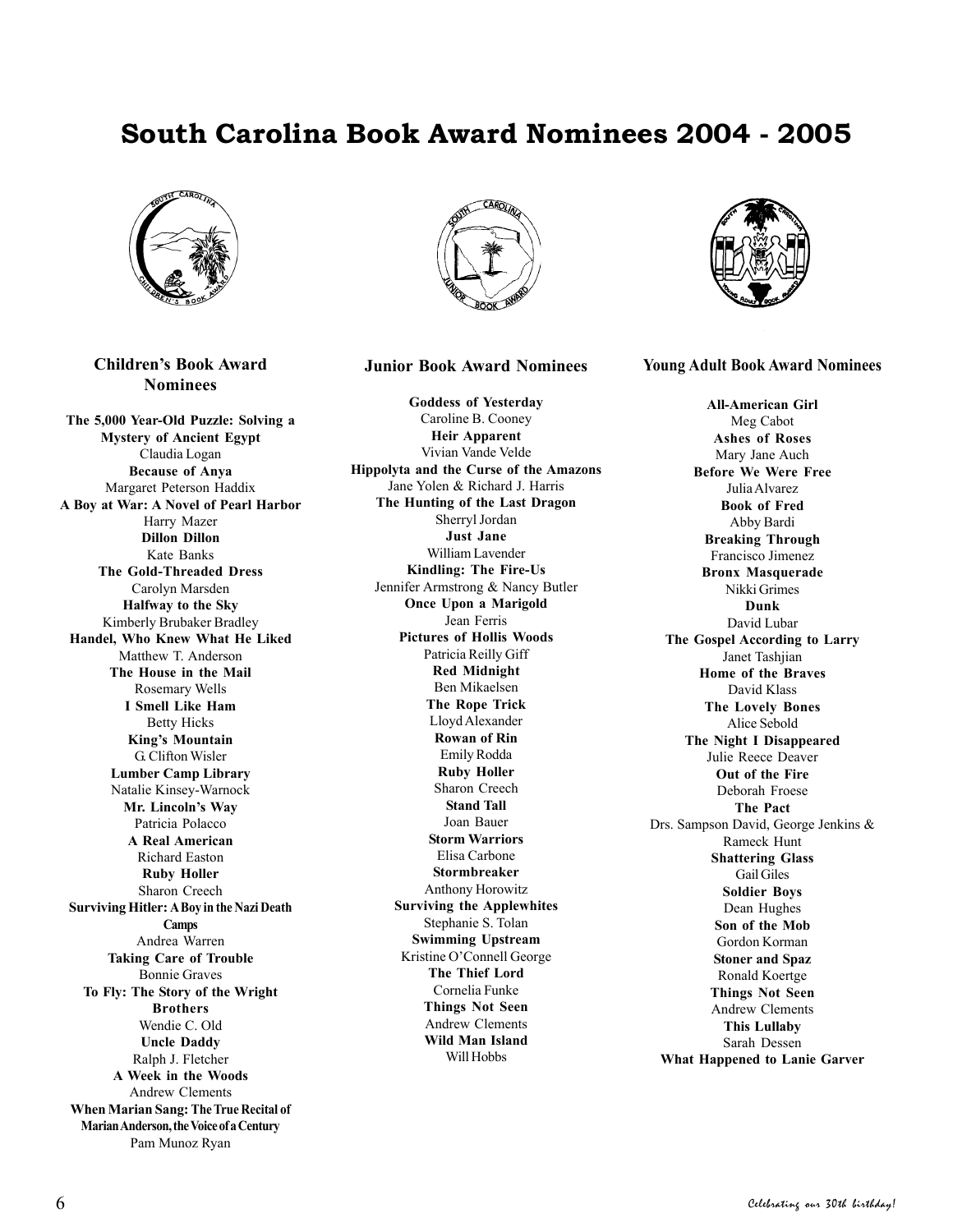

# **Book Award News**

Joyce Moore, Book Award Chair, *jmoorescba@yahoo.com*



 The SCASL Book Award Nominees for the 2004-2005 school year are listed on the opposite page. Three committees choose books for this list by volunteering many hours to read and select what they consider to be the best in current literature. The SC Book Award program, which was begun in 1975, has grown from the participation of sixteen schools to over 200 schools this past school year. Participation guidelines are listed below.

## **A. Students:**

- 1. Read or listen to a minimum of three nominee books.
- 2. Vote for your favorite book by February 14, 2005.

## **B. Sponsor:**

- 1. Secure support and authorization of the principal to participate.
- 2. Read books on nominee list to determine if each is acceptable to school's book selection policy. Select and purchase at least 50% of the nominee titles.
- 3. Access book award section of SCASL website for teaching suggestions.
- 4. Provide information about the award program to teachers and students.
- 5. Conduct voting process and send total votes to committee vice-chair.

### **C. Certificate of Participation:**

- 1. Each participating school will receive a certificate.
- 2. A set of 50 bookmarks will be given to participating schools at conference.

## **Let's Read, South Carolina! Voting Deadline for Book Awards Is February 14, 2005**

## **Banners**

A banner contest is held during the annual SCASL conference. Participation information may be found at the SCASL website under the book awards section.

## **Website**

Have you seen the updated SCASL webpage? A special thanks is due to our webmaster Donna Teuber for her work on this.

## **Coming Soon!**

The first nominee list for the newly formed Picture Book Award will be available during January, 2005. Congratulations to **Ben Gunter** of Lexington 1 Schools whose design was selected as the logo. It can be seen under the Picture Book award section of the SCASL website. Another Lexington 1 student, **Josh Adams,** submitted a design that will be used to denote the overall Book Award program and is shown in the header of this page.

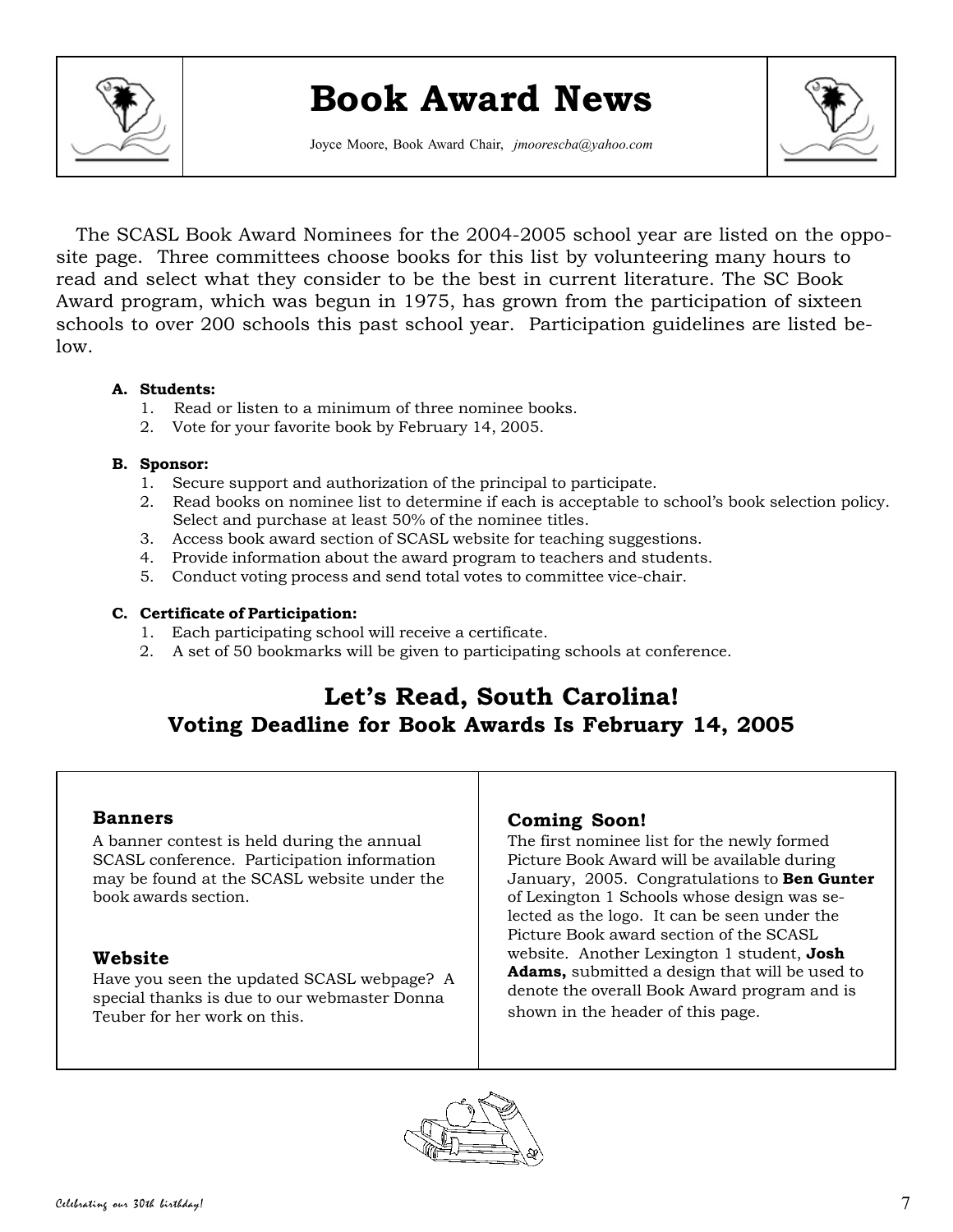# **2004 - 2005 SCASL Awards**

*SCASL's Professional Awards Program includes four awards to recognize outstanding media specialists, exemplary administrators, and others who have long supported SCASL and its goals. These awards will be presented at the SCASL Conference in Florence, March 2-4***,** *2005. The Awards Committee of SCASL is currently accepting nominations during September and October 2004 for Awards to be presented in 2005, including Administrator of the Year, the Distinguished Service Award, Media Specialist of the Year, and the Nancy Jane Day Scholarship. Completed applications must be mailed and postmarked no later than November* **15,** *2004. Download the award packet at http://www.scasl.net/awards.htm.*

### **Administrator of the Year**

The award for Administrator of the Year was first presented in 1979. SCASL annually honors a school administrator who has made a unique and sustained contribution toward furthering the role of the library media center. Building level principals as well as state, county, or district school superintendents are eligible for nomination. District administrators responsible for broad instructional leadership, such as assistant superintendents, directors of curriculum and instruction, and directors of education are also eligible. Membership in SCASL is not required for nomination.

## **Distinguished Service Award**

The Distinguished Service Award recognizes an individual or an organization for contributions to SCASL and/or school media programs throughout the state of South Carolina. Business professionals or organizations, authors, illustrators, educators, and media specialists who have given sustained and/or outstanding service at the state level may be nominated. Membership in SCASL is not required for nomination.

### **The Nancy Jane Day Scholarship**

The Nancy Jane Day Scholarship is awarded to an SCASL member to reimburse the cost of one successfully completed college course taken for credit to improve job performance or to complete a graduate degree in library science. The scholarship honors Nancy Jane Day who was the Supervisor of Library Services for the South Carolina State Department of Education for twenty-four years.

## **Media Specialist of the Year**

The Media Specialist of the Year award honors a full-time media specialist on the basis of exemplary quality library media programs as well as service to and active participation and leadership in SCASL and related professional organizations. Exemplary library media programs are those defined as reflecting the themes of collaboration, leadership, and technology integration as outlined in *Information Power: Building Partnerships for Learning* (American Association of School Librarians), including outstanding and effective support of student learning through well-rounded, innovative, and comprehensive program administration, learning and teaching, and information access. In accepting this award the Media Specialist of the Year agrees to make presentations throughout the state to share his/ her methods of best practice, including presentations at the annual SCASL Conference and the South Carolina Administrators' Conference. The Media Specialist of the Year also agrees to write at least one article for the *Media Center Messenger,* serve on the SCASL Awards Committee, and represent SCASL in Columbia on South Carolina Legislative Day.

Applications for any of these awards may be obtained by visiting the Website at *http://scasl.net/awards.htm* or by contacting:

 Dr. Sandra McLendon, Awards Committee Chair, *smclendo@greenville.k12.sc.us* 2725 Anderson Road, Greenville, SC 29611 Phone (864) 295-5185

*Completed applications should be mailed to the Awards Committee Chair and must be postmarked no later than November* **15,** *2004. The committee cannot consider any application postmarked after the deadline. Applications by email or fax will not be accepted.*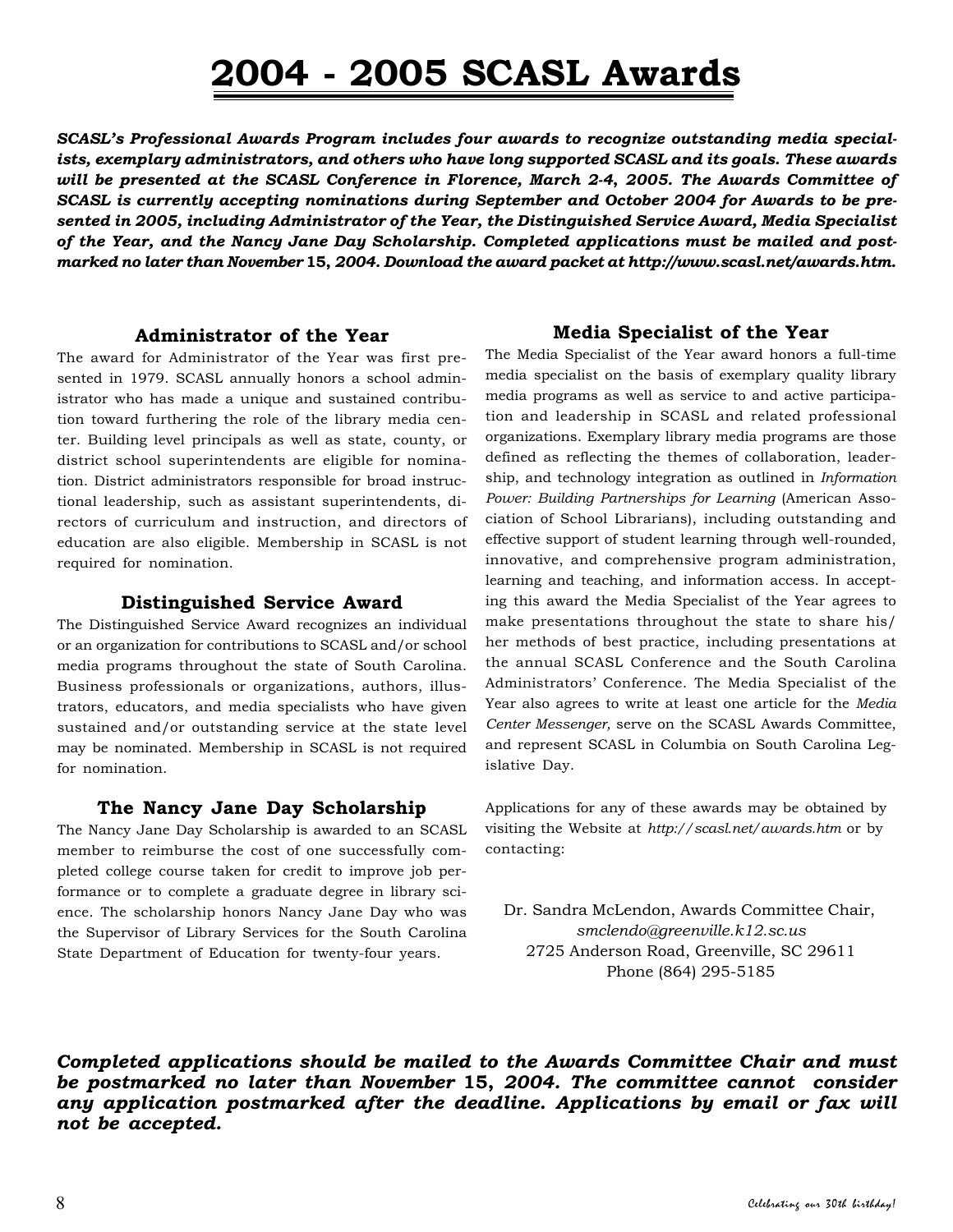

*Library resources and research have always been critical to scholars of all ages as Dr. Bryan indicates in this article. He draws upon libraries for his research and adds to their store with his writings.*

## **A New Book on the Architectural Profession in South Carolina**

Dr. John M. Bryan, University of South Carolina

Working together, librarians and architects have contributed to our democracy in interesting—and often unexpected—ways. Every stable society depends on a foundation of written records--deeds, laws, legal proceedings and the literature which conveys the experience of successive generations.

Thomas Jefferson is often praised as an architect and bibliophile. He wrote that "I cannot live without books," and he expressed the importance of libraries in his design for the University of Virginia library. Modeling the new library on the greatest of the Roman Temples, the Pantheon, literally "the temple of all the gods", he sited it at the heart of the campus. Jefferson's personal library was famous in its day, and we know why, for he prepared a catalogue when he sold some 13,000 volumes to the Federal government to re-establish the Library of Congress which had been burned during the War of 1812.

Ifferson's personal library played a formative role in the architectural education of Robert Mills (1781 - 1855), a native South Carolinian and the first American to study specifically to become an architect. The influence 1855), a native South Carolinian and the first American to study specifically to become an architect. The perhaps following Jefferson's example, became an omnivorous reader and a notable author. In addition to his wellknown Atlas of South Carolina (1825), Mills published approximately 2000 pages of prose. Mills' designs for a library in Baltimore and for the South Caroliniana Library at the South Carolina College in Columbia were both influenced by Jefferson's earlier library at the University of Virginia.

I recently summarized Mills' career in a book published for the South Carolina Chapter of the American Institute of Architects. Several years ago when we started this project, I mistakenly assumed I already knew the interesting stories about architecture in South Carolina; however, collections in several libraries quickly proved me wrong, for there is always more to learn about almost everything.

For example, architects around the state helped with the research, and Gayland Witherspoon of Clemson pointed out an unpublished, 88 page memoir written by the late Harlan McClure. McClure's essay is history in the first person. He recounts the development of a nationally respected curriculum at Clemson; he also provides a vivid glimpse of racial integration at the university and the growth of South Carolina during the last third of the 20th century. Phelps Bultman, a retired architect from Columbia, and the late James L. Thomas of Spartanburg directed me to data that shows that modern architectural practice first came to our state in the 1880's with the textile industry. (This is "new" history, for previous writers always credit Charleston as the source of the profession in South Carolina.) And in the South Caroliniana Library I found beautiful unpublished drawings by Albert Simons. He was a leader in the early Depression era WPA programs to save historic buildings, and he was one of the founders of the preservation movement in Charleston.

In addition to including new historical material from various libraries, we were able to publish color photographs of more than 100 buildings which have won design awards in South Carolina over the past 25 years.<br>Architect n addition to including new historical material from various libraries, we were able to publish color photographs of more than 100 buildings which have won design awards in South Carolina over the past 25 years. *Architectural Practice: The South Carolina Chapter of the American Institute of Architects* introduces the reader to the sive visual survey of successful design ideas. Individuals, schools and libraries may order copies directly from: AIA/ SC, 1522 Richland St., Columbia, SC 29201. For further information and pricing, call: 803-252-6050.

## **ABOUT THE AUTHOR**

**John M. Bryan** is a professor of art history at the University of South Carolina and a native of the Palmetto State. He is the author of seven books, including *Biltmore Estate,* and numerous monographs and articles during a 32-year career at USC. He collaborated with the Smithsonian Institution in collecting the papers of the nineteenth-century South Carolina architect Robert Mills and served as curator for two national American Institute of Architects exhibitions. As well as being a recipient of the USC Educational Foundation Research Award for Humanities and Social Sciences and the Order of the Palmetto, he has also been inducted into the prestigious Cosmos Club in Washington, D.C., based on his career achievement and distinction in his field.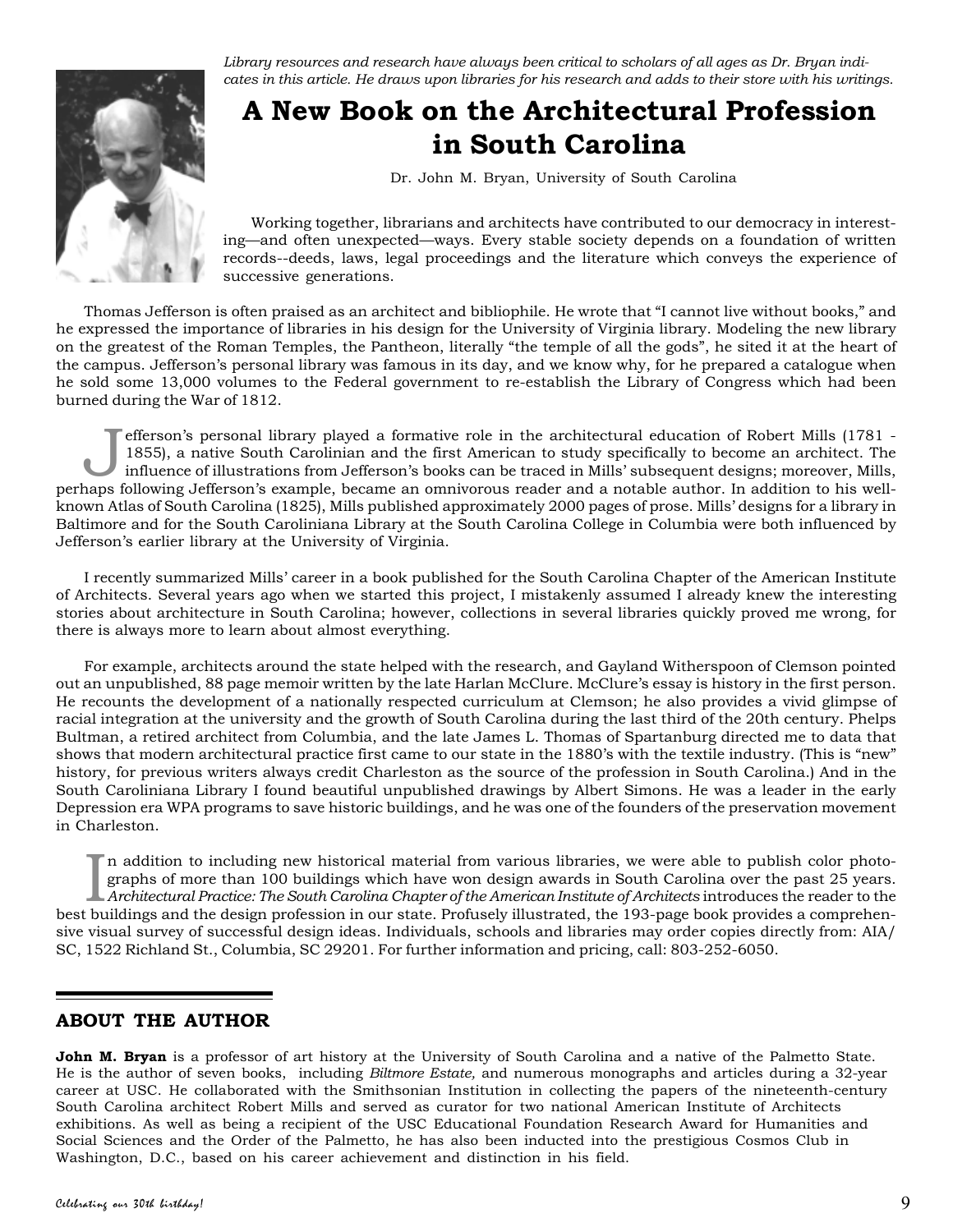# You're Not Going to Believe This...

Vou're not going to believe this, but one year ago I learned that I would be given sole charge of my 3A high school library. It turned out to be the learned that I would be given sole charge of my best year I have had since becoming a librarian.

I knew that state budget cuts seemed to be all encompassing. But, I wasn't expecting to go from working with another professional to reinventing myself. Initially, all sorts of thoughts and feelings ran through my head day and night. I realized that a teacher WOULD come assist with each class that they brought so there would indeed be two professionals in the library much of the time. But what about those students with passes? Student ID's? What about cataloging? Book orders? Ha! Then I remembered something that Dr. Pam Barron had said at the start of her great but very challenging "Jump Over the Moon" class years ago. You eat an elephant one bite at a time.

Immediately I knew that different tasks would need to be prioritized, so that when time was running out I would have a direction to head. Multi-tasking became kind of a game. Could I work on a book order online while making student ID's during registration? Absolutely!

Did you know that there are different ways of doing things in your library? I learned from student helpers that in order for me to survive I needed to compromise with my own expectations. Let a student do some housekeeping chores even if it's not exactly the way you would do it. Can you live with a bulletin board that is done a little below your standard, or a little dust behind a computer monitor that was missed during cleaning? You can if you only have time to assign it, not to do it yourself.

**M** ake lemonade when you can! We are on a four block schedule. One period a day I had fabulous student helpers, the other three pefour block schedule. One period a day I had riods the help ranged from so-so to aghhhhh! I fired one Service Learning student because he would slip out and just disappear. No help can be easier to deal with than bad help. I saved tasks that required skill and trust for my "Dream Team" to do and left the mundane tasks for helpers with less skill.

Communication with students was a challenge. I reminded students verbally when they checked out books what their status was for fines or overdue books, but I did not have time to print out notices until the spring. Two glaring roadblocks were that we rarely met homeroom and that many of our students also go to the local tech school at some time during the year. I use Follett's circulation system, and this year I'm going to try putting a student's first fall-on-campus class in location 1 and their first spring-on-campus class in location 2. It will take longer to key in, but hopefully it will enable better communication. A book return box is outside the library door so that it's always accessible, and if I ever knew in advance that I would not be at school I marked that day closed on the circulation calendar so that students would not be penalized. On the rare occasions that I was unexpectedly absent. I gave students appropriate time credit when I returned to school.

Teacher communication was very important to me. I nabbed them in the hall whenever I could, turned my former co-worker's office into a workroom for faculty, and found a communication friend in what I expected to be a foe. The "foe" I named "Elle" for elephant. It is a giant color laser printer that serves the entire staff. How on earth was I going to have time to orchestrate its operation? Guess what? "Elle" brought the teachers to me! I didn't have to scramble down the halls so much when teachers were coming by to pick up what they had printed. That gave me a chance to do some fly-by-the-seat-of-yourpants planning and sign them up for checkout or innovative projects with their classes. One inventive teacher would send notes to me as documents through the printer. The teachers became great negotiators when they were vying for the same library time slot or the same piece of equipment.

Schedule is not always a dirty word. Junior Class Sponsor has been one of my titles for several years. Last year, in order to conduct planning meetings for the Junior Class Ring Ceremony and the gigantic production of the Junior-Senior Prom, the library was reserved for committee members during lunch on Fridays. Teachers who felt confident enough even did research in the library during prom week when I was overseeing the decorating.

It is important to do things that make you happy<br>too! I went to a drama class and did some<br>storytelling while another teacher managed her<br>dents and their research in the library on her own I t is important to do things that make you happy too! I went to a drama class and did some students and their research in the library on her own. I blocked in time for some NASCAR reading groups as enrichment for some freshmen students. Since the library was REALLY my home away from home, I decorated the offices with some of my amateur photography that made me smile.

Look after yourself. Stay hydrated. If you need a shoulder to lean on, find one. Administrators and teachers are human too. Take a lunch break! I am thankful that my principal insisted that my lunch break was important. I had from 36 to 70 students in the library everyday during the students' lunch, so I would take my lunch break immediately following theirs. Teachers always understood. After a day with the morning crew, classes, the lunch bunch, and a few after school stragglers, I got out of there! I recharged for the next day, I did not feel compelled to "spend the night" at school in order to do a good job.

The support that I received from my administrators and teachers made last year's success possible. We all pitched in to give the students the best we could offer. I was shocked and humbled when the teachers selected me as their Teacher of the Year this year. I learned that at my weakest time, I grew to be a survivor.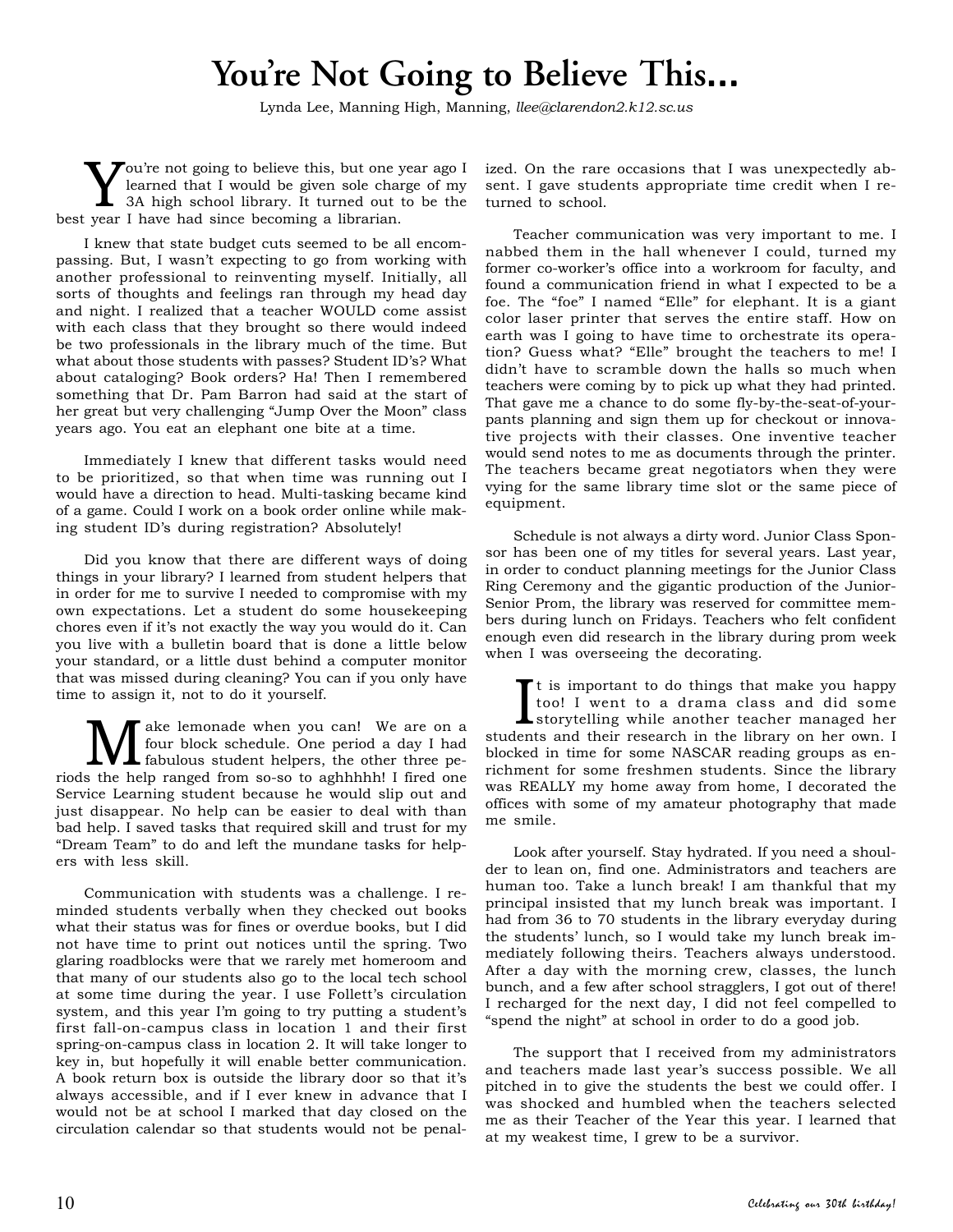## **SCASL Elections Committee Seeks Recommendations**

The SCASL Elections Committee needs your help! Suggestions for nominees are needed for the offices of vicepresident/president-elect and secretary. The slate of nominees will be published in *Media Center Messenger* prior to conference. Elections will be held during the March 2005 SCASL business meeting at the conference in Florence. Nominees must reside and/or work in South Carolina and be active members of SCASL.

The vice-president/president-elect's commitment is for three years. This position requires previous Executive Board service.

## **Year One duties 2005-2006**

Serves as vice president of SCASL Plans the SCASL 2006 annual conference Attends ALA 2005 Annual Conference to observe AASL Affiliate Assembly meetings Attends ALA 2006 MidWinter Conference as an SCASL delegate to AASL Affiliate Assembly Maintains personal membership in ALA and AASL

### **Year Two duties 2006-2007**

Serves as SCASL president Attends ALA 2006 Annual Conference to represent SCASL at AASL Affiliate Assembly Attends ALA 2007 MidWinter Conference as an SCASL delegate to AASL Affiliate Assembly Maintains personal membership in ALA and AASL

### **Year Three duties 2007-2008**

Serves as SCASL immediate past president Chairs Elections Committee Chairs SCASL 2010 annual conference site selection task force Attends ALA 2007 Annual Conference as an SCASL delegate to AASL Affiliate Assembly Maintains personal membership in ALA and AASL

The secretary serves a one-year term from July 1 - June 30. He/she is responsible for recording and distributing minutes of Executive Board, Executive Committee, and SCASL Business meetings. No prior Executive Board experience is necessary.

The 2004-2005 Elections Committee members include: Martha Taylor, immediate past president; Frances O'Neal, Regional Network director; Patty Bynum; Penny Hayne; and Carolyn Jenkins. Please send your suggestions to: Martha Taylor / 1209 Stonehurst Drive / Anderson SC 29621, *martha\_taylor@charter.net* or *marthataylor@anderson5.net*

An email link is available on the Elections Committee page on the SCASL Web site.

## Design by the Book

Martha Alewine, Office of Technology, created a project modeled after the popular TV show *Trading Spaces* where a deserving school library would receive a complete make-over. She named it "Design by the Book" and this summer Newberry County's Reuben Elementary was chosen as the recipient of this award thanks to donations from S.C. businesses and agencies. For two days, Julie Haltiwanger, the library media specialist, was barred from the library as a crew from the State Department of Education, ETV and the school worked to remodel the facility. Fresh paint, new carpet, furniture, \$3,000 worth of new books, a new computer, and a completely new decor refurbished the media center into something to be proud of. The purpose of the project, aside from helping out a specific media center, was to bring attention to the need for sufficient funding for our media centers to provide them with current books, up-to-date equipment, and proper facilities. In congratulating Martha, Don Cantrell of the SDE said, "It was heartwarming to see the reaction and deep appreciation on the media specialist's face when we saw the finished results of the efforts of many volunteers under Martha's leadership. Way to go, Martha!" You can read the details in the article in the State newspaper.*http://www.thestate.com/mld/thestate/9157062.htm*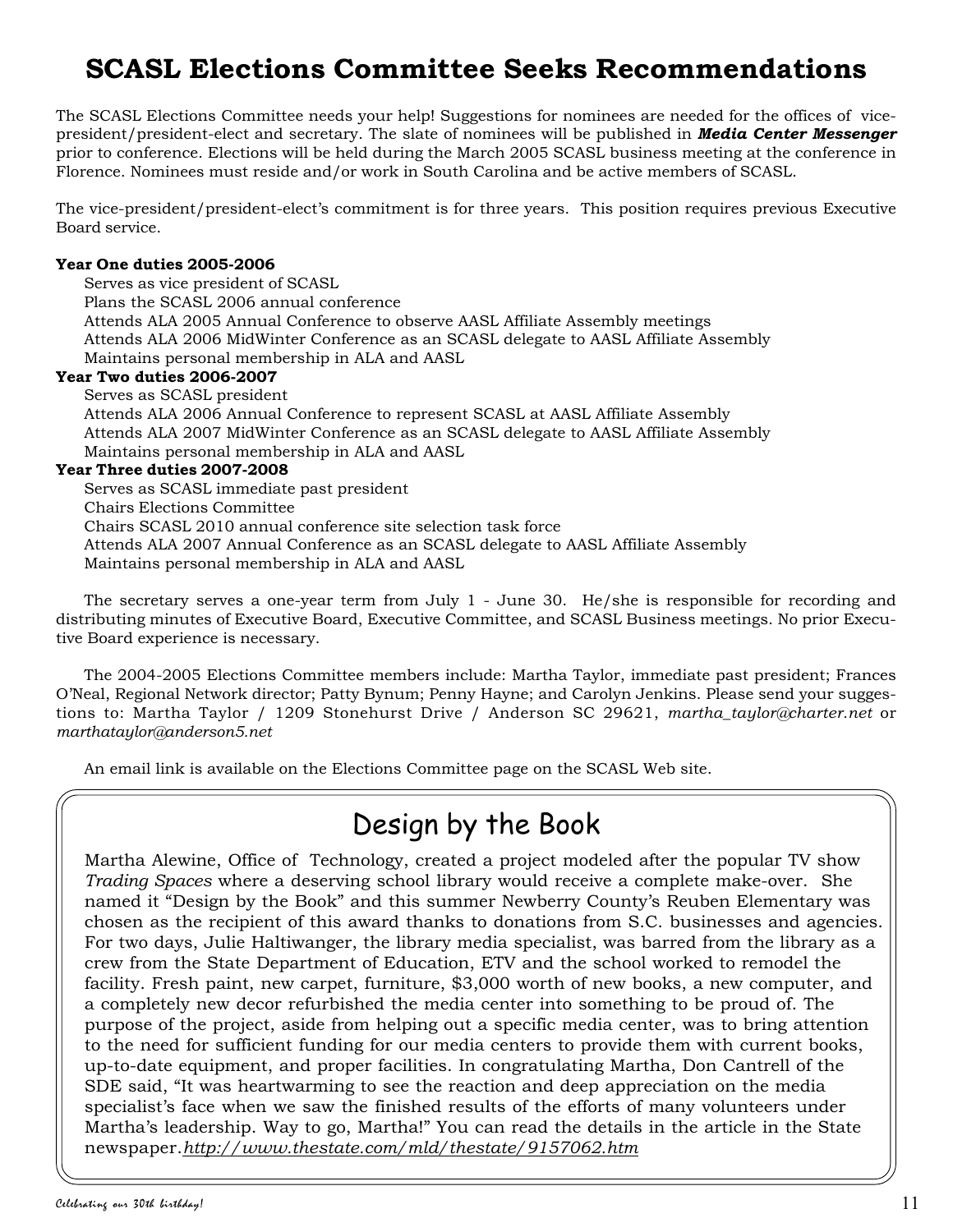## THE PURPOSE OF THE SCHOOL LIBRARY MEDIA CENTER

## When Did You Last Read Your Own Mission Statement?

Peggy Harrison, Brewer Middle School, Greenwood, *harrisonp@mail.gwd50.k12.sc.us*

*"His reasons are as two grains of wheat hid in two bushels of chaff: you shall seek all day ere you find them, and when you have them, they are not worth the search."*—William Shakespeare, The Merchant of Venice

Writers are often accused of redundancy when they employ the words *reflecting back upon* because we are all accustomed to viewing reflection as always following action. While reflection is a necessary ingredient for evaluation, the time has come to reflect upon its positioning at the back of the timeline.

The beginning of a new school year is an excellent opportunity to move reflection to the front of the line. With all the scurrying about to get our school library media centers up and running, how easily we can lose our sense of the purpose of what we do and why.

Pause, take a deep breath, and spare a minute—"No, no!" your mind screams, "there is not a single minute to spare!" Resist the panic, revolt against the overload, and force some time to reflect ahead upon **what** you want your library media program to accomplish, and **why**, and, let's not forget, **for whom**.

All of which brings us face to purposeful face with the mission statement of your school library media center. Now I've written and revised a few mission statements in my time, and I've been compelled to read a good many more. Most mission statements, mine included, tend to be overly verbose and equally overly ambitious.

Reflecting ahead to what I want to accomplish for the year is a great way to jettison both the excess verbiage carried around by my mission statement and the grandiose projects that threaten to overload the actual mission and find those two grains of wheat in the bushel of chaff.

Now, **what** does a school library media program need to accomplish? Reflect on this question. While specific answers will and should vary, the essence of the mission will lie in supporting your school's instructional program. After all, there are libraries of other types, not to mention bookstores (think Barnes & Noble) that provide books and other media. Being integral to the instructional program of your school is synonymous with being valued in your school. Otherwise, your library media program risks being marginalized. That this is a bad result is evident in the expression "chipping away at the margins."

Then, **why** do you want your library media program to be an integral part of instruction at your school? A very glib answer, in view of the last statement in the preceding paragraph, would mention that monthly paycheck that's already spent. A more reflective answer emphasizes the need to increase student learning and highlights the importance of a well-planned, effective school library media program in schools that are successfully addressing that need. Have you read the research—the Colorado and NC studies, etc.? If not, read one or more of these studies now. (Here I am—encroaching on your spare minutes again.)

Lastly, **for whom** do the services of school library media center exist? The answer, although self-evident, is often ignored in practice. The library media center—its resources, its services, and its programs—exists for the students. Certainly, we serve other members of the school community, especially classroom teachers, but, even if indirectly, we are always serving our students.

Actually, that's three grains of wheat that we've found. Now, at the beginning of another year of opportunity, let's prove their worth and plant them as the purpose for all that we do during our busy days.

## **Do you subscribe to the SCASL listserv?**

Keep in touch with fellow professionals who use the listserv to find answers to questions, to solve problems, and to discuss current topics of critical interest to the profession. Dr. Dan subscribes. Why shouldn't you? Details available at SCASL.net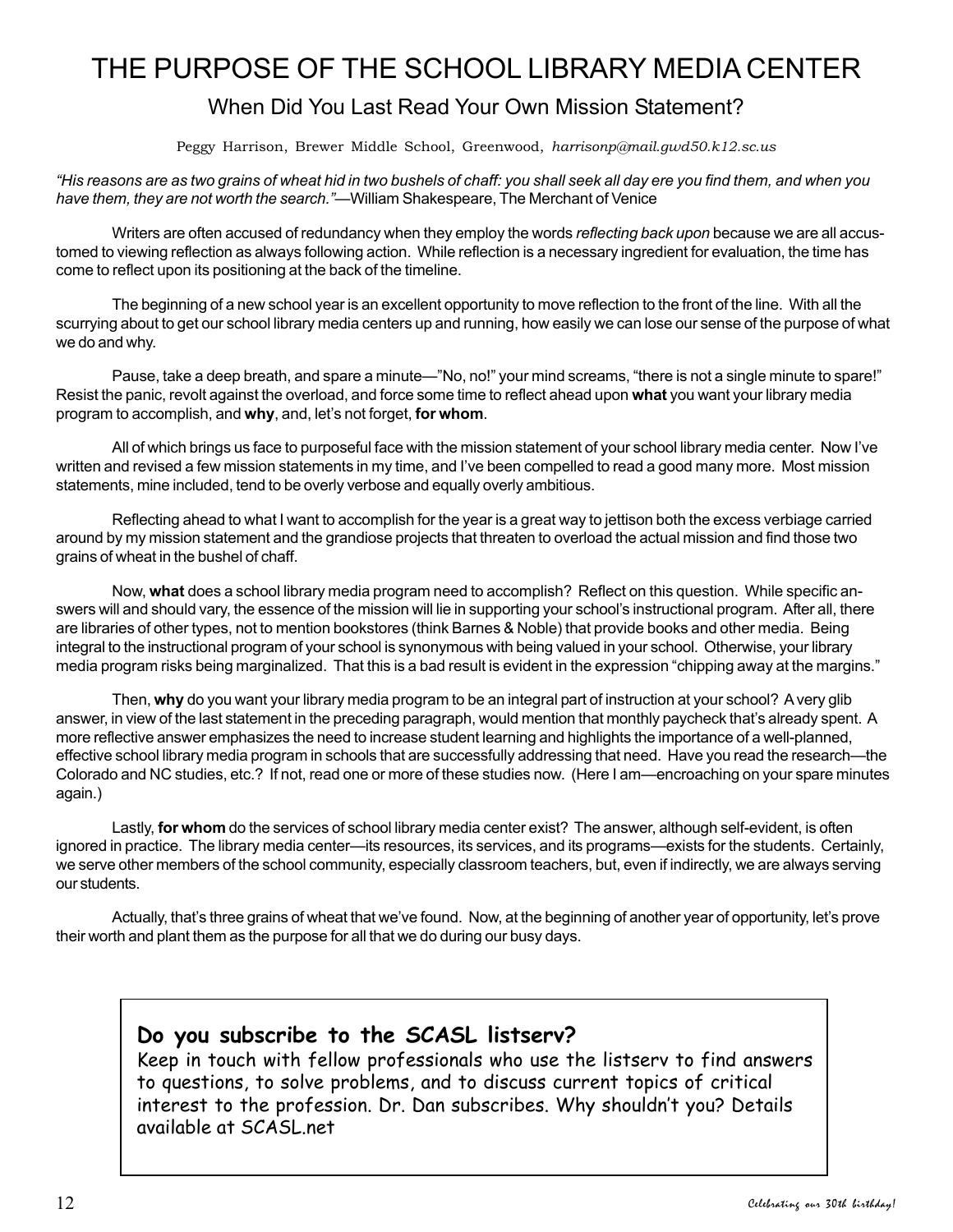## **Making that Good Impression…Again and Again**

*Greta Flinn, Calhoun Falls High School, mflinn@acsd.k12.sc.us*

Back to school time has always been exciting to me. It is a magical combination of nostalgic memories, newly sharpened pencils, and the joy of seeing friends you missed during the summer. As a second-generation educator I have always operated on a school calendar. Summer seems to wipe the slate clean and set us up to begin the "new year".

That's why although I've always heard that you can only make a good first impression once, I believe that each new school year offers that "first" opportunity again, making me determined to make a good impression year after year.

A special education teacher at my school, now a good friend of mine, recounted the first impression I made at my current school. She laughed and told me that they (our school's faculty) weren't sure what to think when they first met me. I hopped up, dressed to the nines, at our first faculty meeting, pumped up with energy, seemingly not daunted by being the new guy, and proceeded to lay out my vision for the library media program that year via PowerPoint. She said they were a little overwhelmed, but it definitely made an impression and put the library media center at the forefront of everyone's minds. She also related that it let them know that I seemingly "knew what I was doing". It appears that I made an impression with impact.

I use the new school year as a chance to reinforce that first impression and make a good impression again and again. Making a good "first" impression every year goes a long way towards fostering that inviting library media environment and forming and maintaining collaborative partnerships. I have listed some suggestions below that have served me well again and again in this endeavor.

Get on the agenda: Being on the agenda at the startoff faculty meeting for the school year lends the library media program an air of importance and puts the library media center at the forefront of your faculty's mind. I start each school year with a specially planned presentation.

• **Dress to impress:** Since our start-up meeting occurs on a teacher workday most of our faculty is turned out in jeans and t-shirts. I usually dress this way also, since I know I will be getting pretty grubby, but I make an exception for this day. I dress in what I refer to as "district office" clothes.

• **Keep it positive:** Smile and create a positive spin. If you are forced to relate negatives, do it with humor and move on to something positive. Stress abounds at the beginning of the year so try not to add to it. I plan to eventually put a "No Whining Zone" sign up in my office to help me stay positive.

• **Lay the groundwork:** Carefully consider what information you wish to impart and how best to present it. I am a big fan of PowerPoint. Depending on the information I have to share, I might conduct a PowerPoint presentation or I might pass out handouts featuring PowerPoint slides. I

always jot down notes in the margins on my hardcopy to use as a script to keep on track. Deliver your presentation in the most time-efficient manner possible. Our start-up meeting is lengthy and intense, and I am usually close to the end of the agenda. Speaking longer than fifteen minutes would not earn me any friends. Part of laying the groundwork also encompasses setting up the library media center before your teachers return if at all possible. If you aren't contracted to work any more days than the teachers, try to arrange your posters and bulletin boards before you leave for the year. Loosely stapling newspaper over your bulletin boards is a great way to protect them over the summer.

• **No reruns:** I plan and prepare a library media presentation from scratch each year. I don't cover items like library media hours and class sign up. My faculty knows this already. Instead I give a current year update that focuses on new initiatives and changes as well as services, programs, or procedures that I feel have not been communicated effectively in the past. I cover the basics of library hours and such through the first newsletter I send out. That said, I do consistently pass around a sign-up form for the library media advisory committee and a "fix it" form in an effort to determine pressing technology concerns entering the new school year.

• **Welcome the new:** To make the new faculty feel welcome and encourage a working relationship, I procure network user IDs and passwords for them prior to their arrival. I also purchase pencil boxes and fill them with some goodies and a brochure that welcomes them to the library media center and details basic library media center usage procedures. I visit their classrooms during those first few days to determine if there is any way I can help them.

• **Put on the finishing touches:** When I passed out handout packets this year, I included a table with the DISCUS databases by subject and a copy of the KnowItAll.org handout (available from the website) that lists features by subject area. My handouts were tailored to specific subject areas. For example, our ELA teachers received a handout packet with the KnowItAll.org sheet for Language Arts and our special education teachers received a handout packet with the KnowItAll.org sheet for each subject area. As the teachers passed around the handout packets and pulled out the one with their name, I overheard our assistant principal whispering to our principal, "She put a lot of work into this." I couldn't have been happier. That was just the sort of good impression I was aiming for.

Give these suggestions a try and tailor them to your school setting. Seize the opportunity a new school year affords you to make that good first impression again. The side effects of respect, inspired confidence, and relationship building are worth the effort you put into getting on the agenda, dressing to impress, laying the groundwork, avoiding reruns, welcoming the new, and putting on the finishing touches.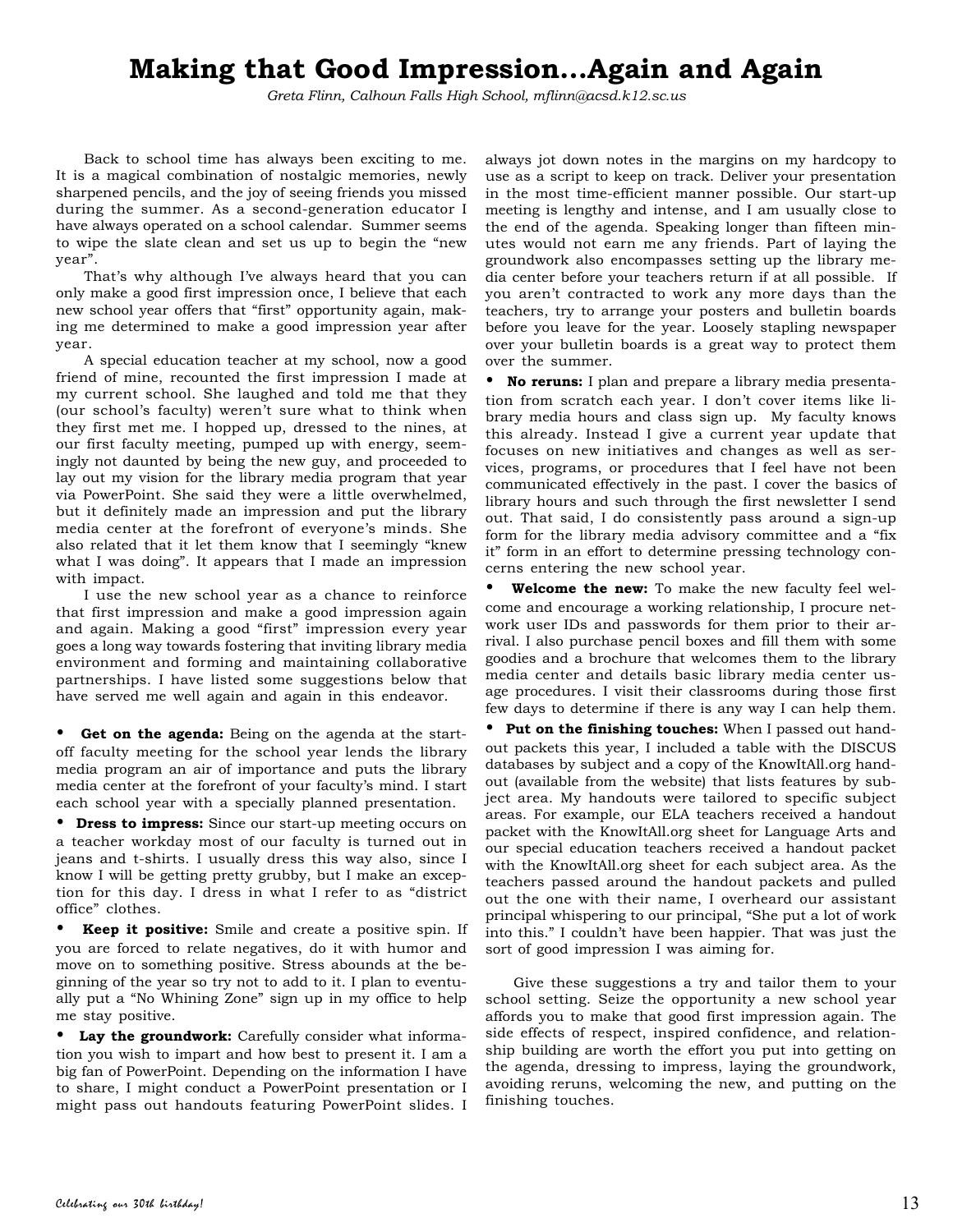## **Open Source Rocks!**

## How We Created a Computer Lab in Our Media Center for Under \$2000

Andrea Baker, Airport High School, Lexington 2, *abaker@lex2.org*

We've heard the famous real estate maxim for many years… location, location, location! As we assist students with a variety of projects and collaborate with teachers on designing standards driven units with an emphasis on information literacy, media specialists could very well have their own maxim… access, access, access!

The problem we faced in our school was limited computer access, no money to install a new computer lab or upgrade the hardware in the existing computer labs. The solution to our dilemma began to become very apparent. Open Source.

What is Open Source? Open Source is a movement throughout the world to share computer code. As opposed to proprietary vendors who keep the code secret, Open Source makes the code available to anyone. The belief behind Open Source is that many minds are better than a few. Open Source is a bottom up business philosophy as opposed to the top down business philosophy associated with proprietary vendors.

We initially learned about Open Source from a professor at Davis College. Dr. Molyneux taught Open Source and specific Linux tutorials in the Internet Under the Hood class. He planted the seed.

My colleague at Airport, Amy Daniels, and I decided to explore the possibilities of Open Source during the 2002- 2003 school year. We subscribed to the k12ltsp listserv. K12ltsp stands for Linux Terminal Server Project. This is an international listserv. We quickly realized two states in the U.S. were leading the way. Those states are Oregon and North Carolina. Raleigh, North Carolina is home to Red Hat Linux. Linux is an example of Open Source. Red Hat Linux is an operating system.

We read copious numbers of e-mails about k12ltsp, and the pieces began to fall in place. Being the inquiring media specialists that we are, in early March 2003 we invited ourselves to visit a school district slightly west of Asheville, NC. Michael Williams at Haywood County Schools is the Technology Director and served as our host. We visited a high school that had five computer labs; these labs were running dual platforms. Dual platforms mean some of the labs are proprietary and some are Open Source. We left feeling empowered and knew we could replicate the Linux lab concept.

During spring 2003, between lurking on the k12ltsp site and visiting Haywood County Schools, we Googled to determine whether there were any LUG groups in the Columbia area. LUG stands for Linux User Group. There are local LUG groups throughout the world. Once again, being the investigative media specialists that we are, we determined there was a LUG in Columbia (it's called ColaLUG), and there was a meeting coming up within a few days. So we went. We had no idea what to expect. The meeting took place on the campus of the University of South Carolina. When we walked in the room and scanned the lay of the land, we quickly realized we were the only females! The ColaLUG members were VERY helpful and eager to assist us in our quest to install a Linux lab in our media center. One member in particular, Mike Wescott, has been key to our success; we refer to him as our Linux

guru. He is humble, unassuming, and totally supportive.

We approached our principal, Mr. Frank Jovanelly, in August 2003 and proposed installing a Linux lab in our media center. Our principal was very supportive and assisted us in getting the proposal approved through the district chain of command. We were given final approval in mid-September 2003.

Amy and I began contacting local businesses and asking for hardware donations. Wow! We were delighted at the overwhelming support we received from the companies contacted. We received hardware from corporate giants, mom and pop businesses, and our wonderful teachers. What began to take shape was truly a collaborative partnership between our school and the community with ownership belonging to all parties.

One of our parents and his son, our ColaLUG guru, and both of us began spending approximately one Saturday a month literally building the lab. We received a monetary donation from a utility company. That helped us purchase cables, switches, and electrical poles. Things were beginning to take shape.

Hands down the best advice we received was about Executive Order 12999. President Clinton signed this order. It mandates that federal agencies offer discarded hardware to schools and nonprofits at no cost and expedites the transfer of said hardware. We visited our WON-DERFUL Veterans Administration hospital and went to their warehouse to check out their discarded hardware. Our jaws literally dropped. We were able to secure pallets of CPU's, 17-inch monitors, servers, laser printers, keyboards and mice. None of the CPUs had hard drives, but it didn't matter since k12ltsp pushes everything through the server. The VA hospital warehouse was a treasure trove and propelled our project forward at an expedited pace.

During the spring semester 2004, we decided to pilot the lab with an English, Social Studies, and Science teacher in order to stress the system and get the proverbial kinks worked out prior to fall 2004. We discovered we needed additional memory in one of the servers and decided to forego traditional mice and opted instead for optical mice.

What have we learned? Our community is generous and benevolent. Airport High School teachers are collegial, giving professionals. The fact there are two media specialists at our school was invaluable. We bounced myriad ideas off each other and had each other as sounding boards when things became arduous. We also became even more passionate about Open Source. A media center would never have one encyclopedia set. Along the same vein, it is vital to make students aware there are choices among computer operating systems. Come visit the Linux Lab the next time you are in Columbia! We'll send you home with free software and show you how our students and teachers are using Open Source to seamlessly integrate technology into the curriculum.

For additional information contact Andrea at *abaker@lex2.org*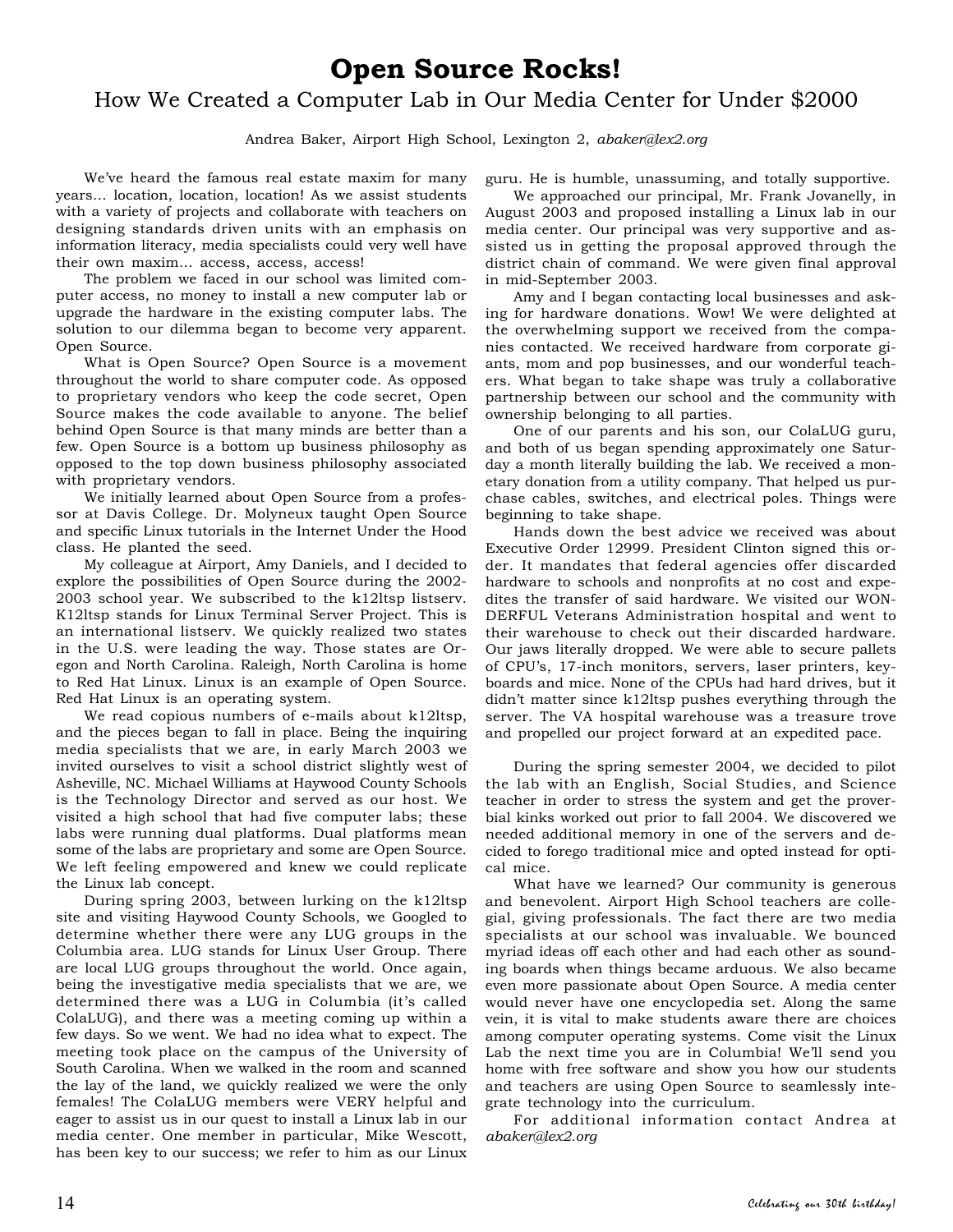

Public relations and advocacy are important parts of every school library media program. Showing our appreciation for those who help us is one simple way that we can promote our programs. A word or note of thanks is often all it takes to win an advocate. Our administrators and paraprofessionals are some of the people who are often missed when it comes to showing our appreciation. Here is the perfect opportunity to distinguish these special people by nominating them to their appropriate Honor Rolls. They will be recognized in the *Media Center Messenger* and the conference program, they will receive a certificate of merit, and a letter of commendation will be sent to their supervisor, superintendent or school board. This program is ongoing throughout the school year and nominations may be sent in at any time. However, the December 3, 2004 deadline makes sure names can be published in the conference program.

## **Honor Roll of Administrators**

To submit a nomination to the Honor Roll of Administrators, please include the following in your application:

- Your name, position, and address
- Name of nominee and position
- Name and address of school
- Names and addresses of superintendent and chairperson of the school board

On a separate sheet please include the following:

- Description of the activity for which nomination is being made
- One or two sentences for publication purposes summarizing the reason for nomination
- Verification: e.g., agendas, programs, photos, clippings, letters of commendation, etc.

Send the completed nomination no later than December 3, 2004 to Suzanne Washick, Stone Academy, 115 Randall Street, Greenville, SC 29609.

## **Honor Roll of Paraprofessionals**

To submit a nomination to the Honor Roll of Paraprofessionals, please include the following in your application:

- Your name, position, and address
- Name of nominee and position including number of years at current position
- Name and address of school
- Name of supervisor or media specialist and principal

On a separate sheet, please include the following:

• A short description or tabular list summarizing the reasons for the nomination (consider responsibilities, work habits, strengths, and interaction with media patrons)

At least one letter of recommendation from someone other than the person making the nomination (example: a teacher/principal/media patron/etc.)

Send the completed nomination no later than December 3, 2004 to Suzanne Washick, Stone Academy, 115 Randall Street, Greenville, SC 29609.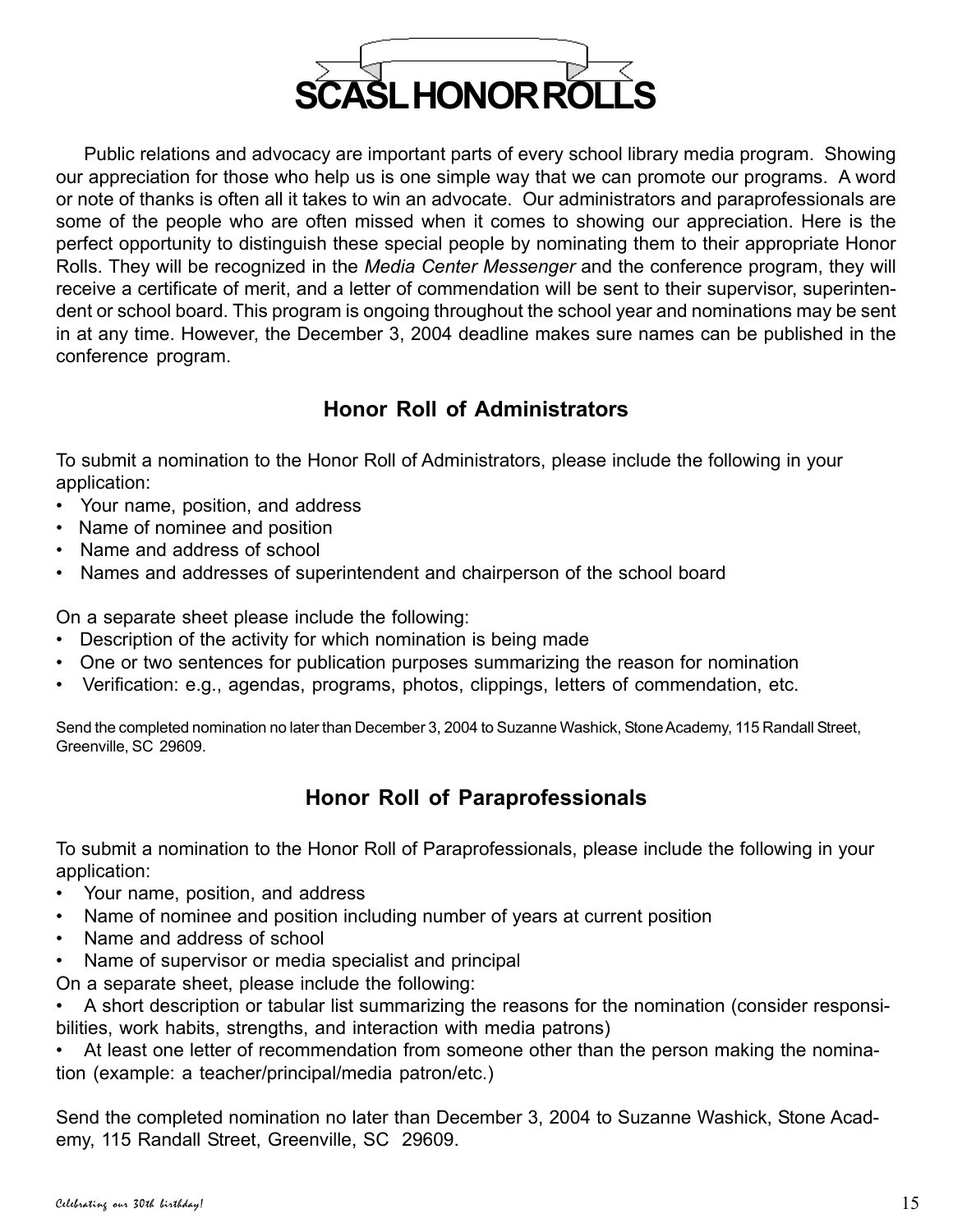# **IT'S A GOOD THING**

Sandy Stearns, Colleton County High School, Walterboro, *sstearns@mail.colleton.k12.sc.us*

## **I think of August as the beginning of the year. I make resolutions and think of ways to do my job more efficiently. So here are some ideas which might help you.**

### BULLETIN BOARDS

 Take photos of your boards and keep them in a file. This allows you to look back and improve, reuse, or recycle. Be sure to label the picture with the date you used it and give it a title.

 When I take a board down, I put the letters in a zippable sandwich bag with a piece of paper that tells me what I said. (If you use freezer bags, you can write the saying on the outside with permanent marker.) Then I file the bags along with the other items from the board in a large brown envelope. On the outside of the envelope, I write the title of the bulletin board and any other info I might need. Keep the brown envelopes in a box or file and come next fall you will have some ABC (Already Been Created) bulletin boards.

 If you have long bulletin boards (14 ft.), I recommend hanging the paper vertically. Four, 36-inch wide pieces about 4 feet long will cover the board with about a finger width of overlap for each sheet. It's much easier to hang a 3ft. wide piece than a 14ft. long piece. You can have more combinations of colors. Hang the end pieces first so that you line up the straight edge of the paper with the straight edge of the board. Then hang the middle pieces and trim the top and the bottom.

### IDEA FILE

 Like most of you I'm always on the lookout for interesting slogans, clever ideas, and unusual pictures, so I keep an "idea" file. Anything (and everything) that strikes my fancy goes into this file. When I'm in search of inspiration for a display or bulletin board, I go to my file. I also maintain a "joke" file. These files can get thick so don't forget to weed.

### ROLODEX

 No, this is not antiquated technology! I keep a small rolodex next to the phone. Any company I do business with is there from the guy who repairs the overheads to Channel One to ITV to the local TV stations. If I have a site ID or an account number,

that goes on the card. This is very handy for calling *The State* newspaper to let them know you didn't get your paper.

### TEACHER LOCATOR

 If you work in a large school and have teachers who float, this is very handy. In Excel I create a spreadsheet. The teachers are listed alphabetically in the first column. Then I create columns for homeroom section, department, each of the periods including lunch. Simply fill in the room numbers in the appropriate cells. I leave the cell empty for planning periods. If a person is a department head, I put an asterisk by their name. I've even been known to color code the names by department and at the bottom of the page put a color coded box with the number of people in that department. This gives me the convenience of knowing how many copies to make for things that go only to a particular department.

 We have listserves within our school for each department (e.g. science department, *cchsscience @mail.colleton.k12.sc.us*). This is a really great convenience. I can forward an email, a Web site, or information to the whole science department at one time. We use email as our prime distribution of information within the school.

### END-OF-THE-DAY

 At the end of the day I make sure everything is ready for the next morning. Cross the date off the calendar, write the date on any documentation for the next day, check the schedule, etc. I make sure what I'm going to do first thing in the morning is right there on top of my desk. This reminds me of meetings, classes, presentations or anything unusual. This routine gives me a sense of closure for the day, and I go home knowing that I'm ready for the next day. It's a good thing.

If you have suggestions for this column, you can email me at *sstearns@mail.colleton.k12.sc.us*

# **Aunt Bee's Briefings**

Here is a fresh idea to use as you implement Big6. Buy inexpensive mechanical pencils and attach a note to each stating, "Pencil Me in For a Big6 Connection!" Include a diagram of the three parts of the Big6 triangle, Technology-The Classroom Curriculum-Library Research. After giving the pencils to your teachers, explain steps toward planning a Big6 connection. This can be accomplished through e-mail if you have introduced Big6 before, or if not, by talking to your administrator about allowing you to host an inservice. Good luck!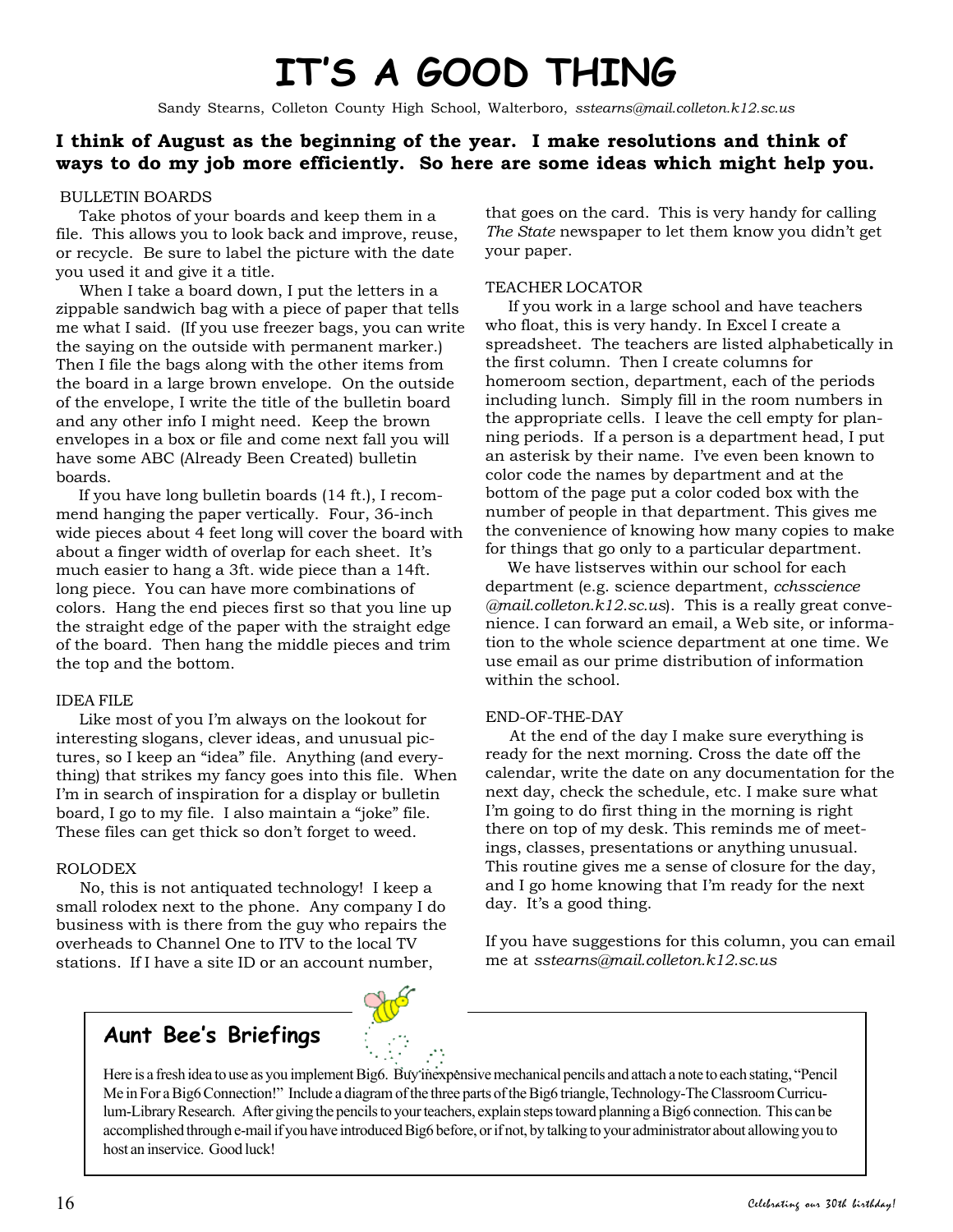## Reflections from a First Year Media Specialist: Ready, Set, Go…

Terri Catalano, Irmo Middle School, Lexington 5, *tcatalano@lex5.k12.sc.us*

Almost 2 years to the day after starting the pursuit of my Master of Library and Information Science degree from USC, I am beginning my career as a school media specialist at Irmo Middle School in Columbia, South Carolina. So many thoughts, ideas and feelings saturate my brain about what I want to accomplish in the coming year, but a pervasive sentiment is how much I have learned in the last 24 months and how quickly the time passed. At different times during each semester I would feel overwhelmed with work and wonder if it was worth the effort and even if I would have the wherewithal to complete the program. Juggling schoolwork, family and graduate assistantship responsibilities could be daunting at times, but now I am convinced that the hard part is behind me (am I just woefully naive?) and that I am ready to begin the work for which I have so diligently prepared.

So where does one begin? Well, if you are a newly certified teacher, not a previously certified classroom teacher adding on library media certification, you begin with induction. The induction process is a yearlong program to initiate new teachers to the profession to help make them more successful and to improve their retention rate. The induction program in my district begins with two full days of orientation and continues throughout the year with monthly meetings that address a range of issues from classroom management to the service the media center can provide to teachers. Yes, I am happy to say that my district devotes an entire induction meeting explaining the role of the media center and, since I am the only media specialist going through induction this year, I will have the opportunity to make that presentation to my fellow inductees. In addition to the orientation and meetings, I am assigned a mentor at my school to help guide me through the process and answer questions or concerns that arise through the year. As would be expected, there are some similarities and significant differences between the information needed to be a successful classroom teacher as opposed to a successful media specialist. Fortunately, those differences have been addressed by the state through the formulation of ADEPT dimensions specifically designed for media specialists. For those who are not familiar with ADEPT, it is South Carolina's system for Assisting, Developing, and Evaluating Professional Teaching. The downside to being the only media specialist going through induction in my district is twofold: first, at least in my case, I am among the oldest of the "new teachers" in the group. In library school there is a nice range of younger and not so young students, since many career changers are matriculating through the program. Most of the new classroom teachers in the induction process have gone straight through from high school and look, in some instances, as if they still are, in fact, in high school. When, during the introductions at our first meeting, one of my fellow inductees mentioned her older sister, who was all of 25, I admittedly

felt "less than young." On a more serious note, not having another media specialist to share ideas and the experience of induction with is a shortcoming and having that opportunity would greatly enhance the experience.

Although lacking that camaraderie in the induction process, I have it in my new position. Previously, Irmo Middle had one media specialist; upon her retirement last spring, however, after over 20 years with the school, the increasing enrollment justified two media specialists and I was hired along with Renee Williams, another USC alum. Although Renee is new to the school like me, she is beginning her 8th year in education, 4 as a classroom teacher and 3 as a media specialist. So I have the best of both worlds: acclimating myself to the media center with my colleague who is also familiarizing herself with the collection, faculty and resources at the school, while benefiting from her previous experience as a media specialist at a different school.

As I prepare to embark upon what I am sure will be a rewarding and exciting career as a middle school media specialist, I am doing all I can to get ready and organize my ideas and plans for the new school year. First and foremost, I am trying to read as much of the middle school fiction as possible, particularly the 2004 – 2005 Junior Book Award nominees. I want to be able to recommend a good read to everyone who comes through the door of my media center, from teachers to students, from the academically gifted to the struggling learner. I am also starting to familiarize myself with the curriculum map for all subjects, as well as the nonfiction and reference collection so that I can knowledgeably promote the media center as the instructional hub for the entire school and encourage access for all members of the learning community. Moreover, I will concentrate on working with teachers to infuse information literacy and technology literacy across the curriculum as vital and categorically necessary 21st century skills. Additionally, I am planning to advance the use of electronic resources, especially DISCUS, to complement the print resources in the media center. And of course, I will continue to hone my hands-on technology skills, such as connecting data projectors to computers (or VCR's) and effectively operating assorted models of digital cameras and camcorders.

I know the next year will be anything but dull. I will make some mistakes, learn a lot, and, with luck and determination, positively impact student achievement at Irmo Middle School. I am confident that all that I have learned at USC will serve me well and that whatever happens, in May 2005 I will look back at this time as the beginning of my "most excellent career adventure."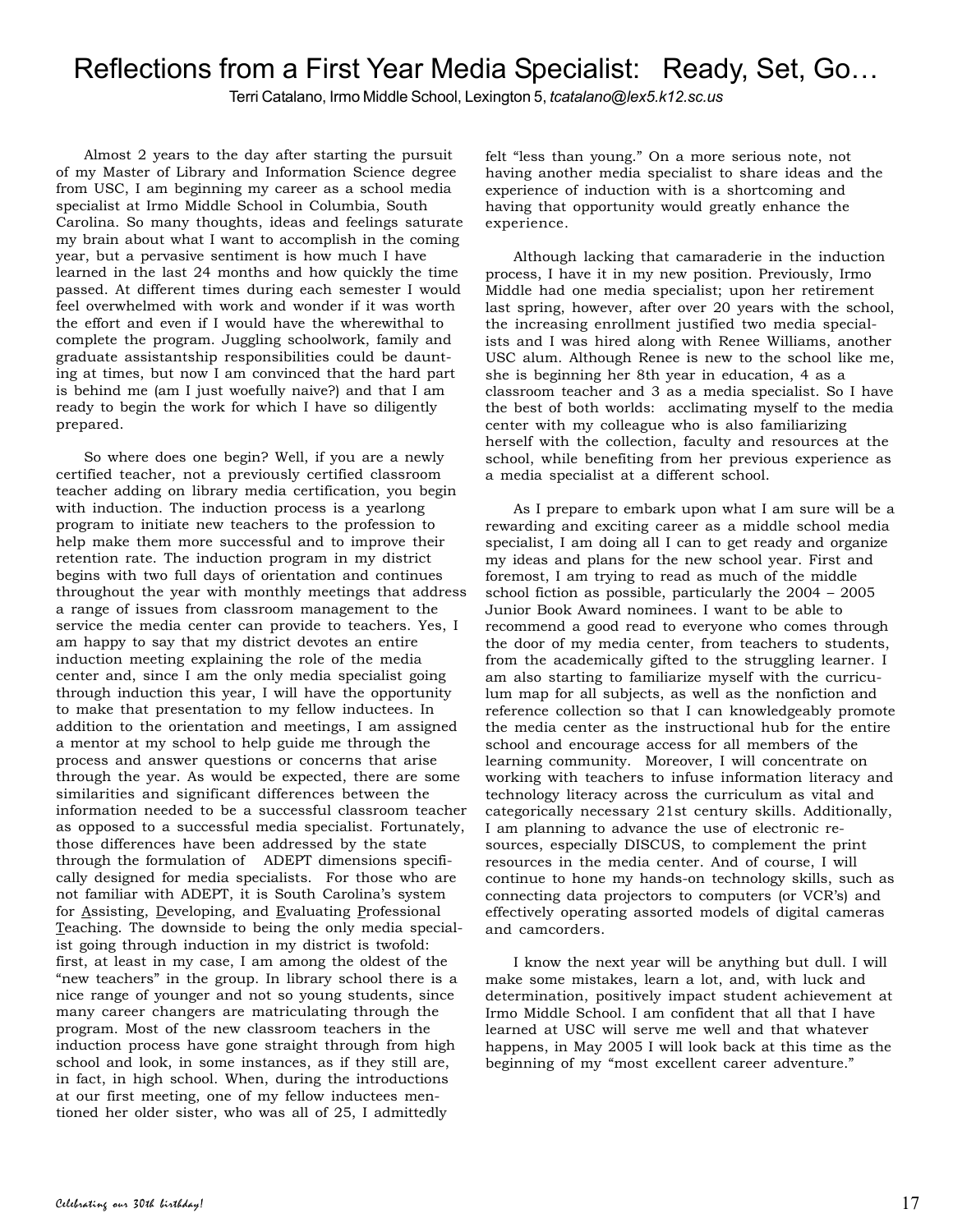## **ABC Schools Provide an Opportunity for Media Center Collaboration**

Carole McGrath, Brunson Elementary, Hampton, *cmcgrath@hampton1.k12.sc.us*

As educators we all strive to give our students the best educational opportunities available. During the past several years under the leadership of our music teacher, Jack Hutto, the staff at Brunson Elementary School in rural Hampton County has expanded those opportunities to include dance, African drumming, and theatre. During the 2003 –2004 school year, we were accepted as an Arts in Basic Curriculum School. When asked to describe "Arts in Basic Curriculum" Mr. Hutto stated, "In today's ever changing society, we have to prepare our students for tomorrow by teaching them to be creative thinkers and problem solvers. All students learn differently. Arts in the Basic Curriculum (hereafter ABC) recognizes that students learn in different ways. By using arts-based instruction, students are learning academic subject matter through different modalities of learning. ABC teachers are becoming more aware of how their students learn best, either by visual, auditory, or kinesthetic learning. Students are achieving success and enjoying the process."

During the application process, Mr. Hutto formed a strategic planning committee which I willingly joined. I immediately saw the potential for including the library media center and specifically information literacy skills in this process. One of the first things that the committee did was to ask me to create a form for teachers to use to request collaboration between the classroom teacher and the art, music and physical education teachers. After explaining the correlation between what I was trying to accomplish by way of collaboration, the committee agreed to include the media center. The Curriculum Collaboration Form (see figures 1 and 2) was created using elements that the committee wanted to include as well as elements from the collaboration resources found on our state web site. *(https://www.myscschools.com/offices/tech/ms/lms/ ResourcesforLMS.cfm)*



When Mr. Hutto and I presented our plan for collaboration to our faculty, we used portions of the PowerPoint concerning collaboration, available at our state web site, and then added slides specific to arts integration. Our teachers were receptive to the plan because of the arts integration we had been doing in the last several years.

As you can see from our Collaboration Request form, we identified four levels of collaboration. Teachers used the form to request collaboration opportunities from the special area teachers and could request any level of collaboration they felt comfortable with. In the beginning the requests were for support or for parallel teaching, but as teachers began to see the value in these activities the instances of true collaboration increased. During the 2003 –2004 school year the number of teachers who requested collaboration with the media specialist tripled. After years of trying to increase my level of support and collaboration with my teachers with only very limited success, I was thrilled at the number of teachers who willingly sought my assistance after we implemented this program. As a school and through the library media center we had many instances of collaborative teaching across all special areas and hope to see the quality and quantity of those instances increase this year. Several teachers reported to me that they were reluctant to collaborate with me in the past because of their perception of it being something "extra" for them to have to do. The ABC school program gave me the opportunity to incorporate my library program into something that the teachers were already doing.

If you would like more information on becoming an ABC school visit, the website at *http://www.winthrop.edu/abc/* and *http://www.state.sc.us/ arts/education/* . If you would like to know more about our efforts, you can contact Jack Hutto or myself by email at *jhutto@hampton1.k12.sc.us* or *cmcgrath@hampton1.k12.sc.us*

"The ABC Project is a statewide collaborative initiative begun in 1987, whose goal is to ensure that every child in South Carolina, from preschool through college levels, has access to a quality, comprehensive education in the arts, including dance, drama, music, visual arts and creative writing. The Arts In Basic Curriculum (ABC) Project is cooperatively directed by the South Carolina Arts Commission, the South Carolina Department of Education and the College of Visual and Performing Arts at Winthrop University." *( http://www.winthrop.edu/abc/ )*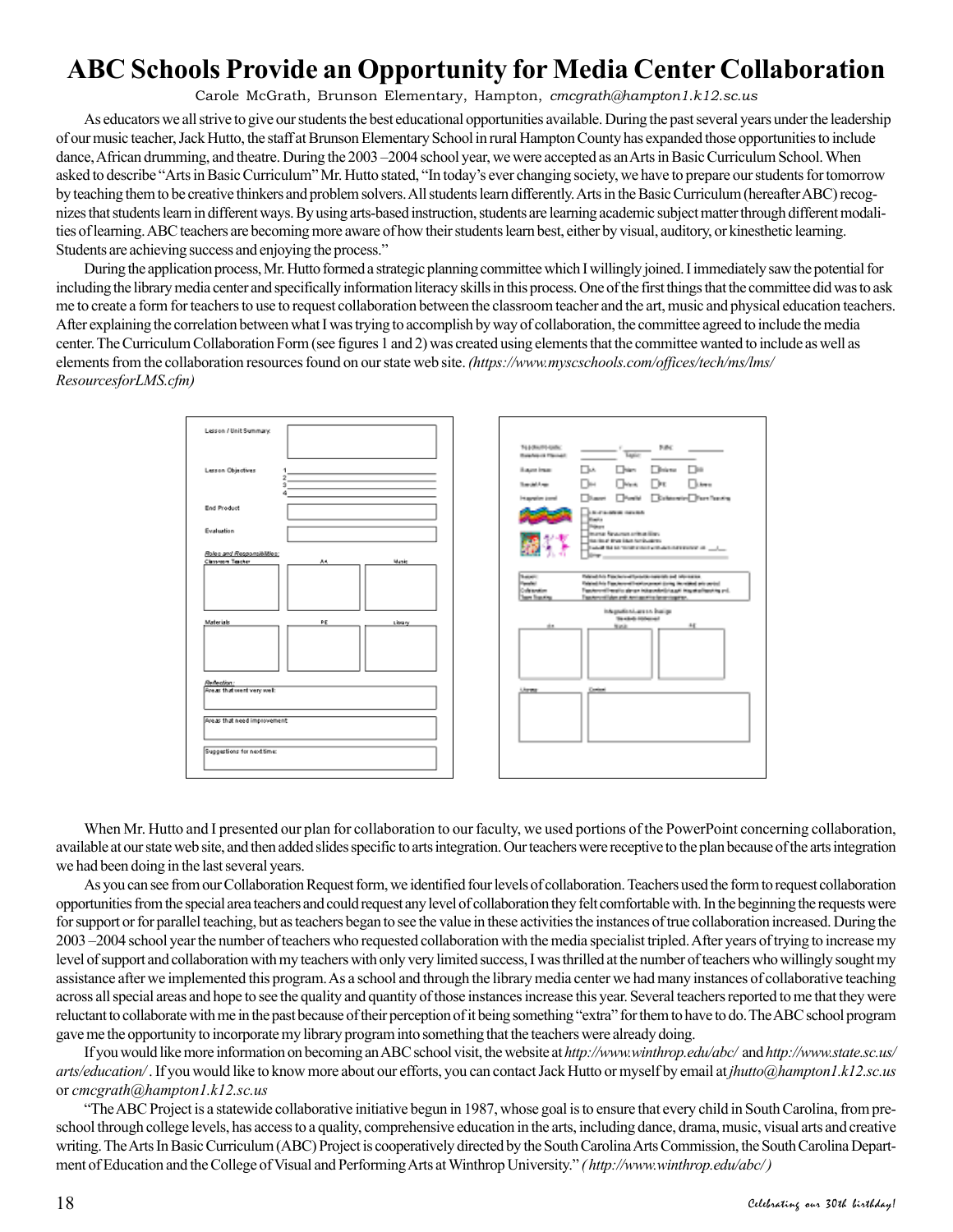## **Bring on the Warm Fuzzies:**

### **Things to Do to Make Others Feel Welcome in Your Library Media Center**

Valerie Byrd, Library Media Specialist, Dutch Fork Elementary School, *vbyrd@lex5.k12.sc.us*

I think August is one of my favorite months. August is our chance to start again with a clean slate. It brings the beginning of the year, which means new computers, new policies, new teachers, and new students. The computers and policies make themselves known at school in no time, but those new faces take a little bit more care. I have thought about things I do at the beginning of the year that make others feel welcome. These tips are also good for "old" teachers and students (back to that clean slate…let's start off on the right foot!).

### **Teachers**

Folders are cheap this time of year. Buy enough for each teacher at your school (don't forget special areas, AGP, and your administrative staff). Stuff that folder with all kinds of goodies. Going into my Library Media Center folders are: Big 6 bookmarks, information from the public library, information about our school library's website *(www.readingwithmsbyrd.com)*, and a one sheet information page with important dates and events coming up in the Library Media Center. For my flexible grades (3-5), I am including information about HOW to schedule their class into the Library Media Center as well as information about WHY a flexible schedule is best practice for BOTH of us. I am also including a copyright brochure and a Fair Use checklist (from Martha Alewine's website and Grolier, respectively). Make sure you stuff some extras for student teachers, library school students that pop by, and other visitors that come to the Library Media Center throughout the school year.

### **Assistant**

I am getting a new assistant this year. To welcome her, I have cleaned out her desk completely, leaving only necessary forms, a calendar, and office supplies. I want her to feel that this is her new home and that she can decorate it as she would like. I will have a new plant on the desk to welcome her on her first day with a note that states "I am happy you are here!" (The plant and note may not be a bad idea for your returning assistant). I have created a training/welcome kit that includes everything the new teacher folder does as well as the Library Media Center Policy and Procedures manual, a quick reference sheet for passwords, a quick "how to" about our circulation system, and other Library Media Center nuts and bolts.

### **Students**

At our school, new students are given a "coupon book." One coupon is a free bookmark from the Library Media Center. This gives the student a chance to have some one-on-one time with the Library Media Specialist and I make sure the bookmarks I give to new students are some of the coolest I own. Returning students know they may take bookmarks from a certain container near the circulation desk. Other ideas for welcoming new (and old) students into the Library Media Center include showing pictures of what you did over the summer and sharing favorite books you have read.

### **Some tips that apply to any group:**

### • Coffee

I have discovered that kids and teachers LOVE the smell of coffee brewing when they walk into the Library Media Center. I guess it reminds them of a bookstore. It also helps with that caffeine boost we all need!

### • Candy

There is always a full candy dish in my office. Candy is a lure to teachers. Why not talk about collaborative possibilities when you catch them poking through your candy dish?

#### • Music

Everyone loves music! I try to turn on classical or jazz each day for students and teachers to hear when they come into the Library Media Center. If having music on bothers you when you are teaching classes, try to play it before and after school and perhaps during checkout times.

### • Recreational reading area

Make sure you have SOME sort of area for recreational reading, whether you are in an elementary school or a high school. Everyone should have some "fun" spot: a couch, a kiddie pool, a bathtub, a sandbox, etc. Stuff it with pillows and stuffed animals and allow kids (and teachers and parents, etc.) to read there. I find that it adds a nice "feel" to the Library Media Center.

### • A SMILE!

Perhaps the most important thing to greet people with when they come to the Library Media Center!

There are so many things you can do to make others feel welcome in your Library Media Center! If you have a suggestion to share, email Valerie Byrd at *vbyrd@lex5.k12.sc.us*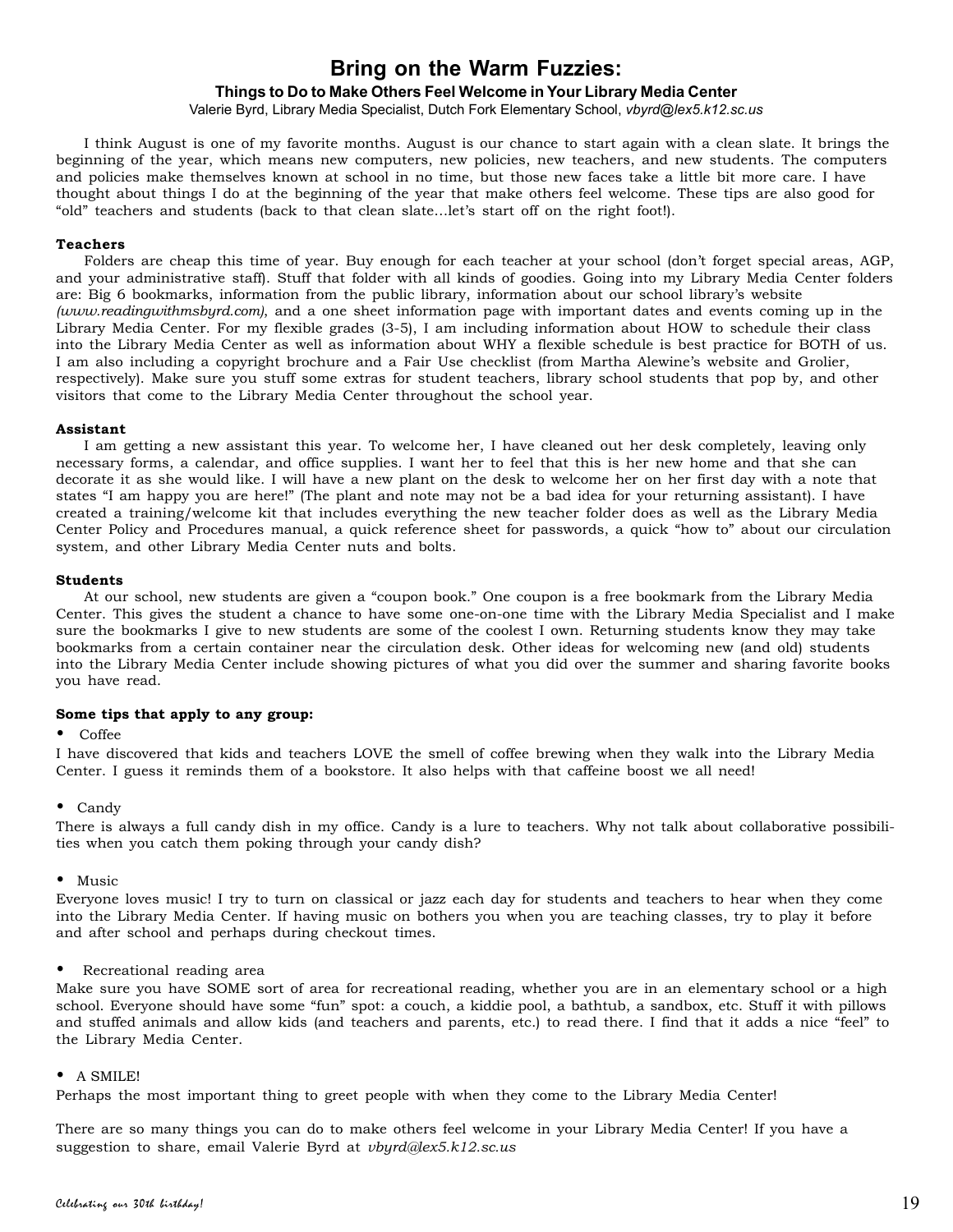## **Leadership at the District and Building Levels**

Joe Myers, Coordinator of Media Services, Goose Creek, *JoeMyers@berkeley.k12.sc.us*

Leadership can be a lot like herding cats. Some will follow, some will stray and some will look at you with disbelief. As leaders, whether at the building level or the district level, communicating a clear vision of the direction you want to go is most important. Creating a plan with goals and objectives provides a roadmap to moving forward even in tight budget times. As a district media coordinator I have learned that leadership is the constant challenge of keeping all the key stakeholders informed of what you are doing. It also requires you to look for opportunities when change comes about. It is creating allies who share your vision and goals. Leadership at the district level also includes making sure that teachers, principals, and district level people understand that media specialists are important in improving student achievement.

In the book *Developing Leadership Skills: A Source Book for Librarians,* the author writes "Leadership is *vision* – that clear perception of an institution's mission and potential both now and in the future. This vision employs the exercise of both intelligence and imagination." In the position that I'm in I need to communicate my vision of what the library media programs in the district should be. Fortunately documents such as Achieving Exemplary School Libraries: Library Media Center Program Evaluation Rubrics with Catalyst: Setting the Standards for Student Learning though School Libraries provide a framework for a clear vision of school libraries and provide the intelligence I need. Imagination comes from a famous quote from Robert F. Kennedy. *Some men see things as they are and say, 'Why?' I dream of things that never were and say, 'Why not?'".*

Leadership requires us to be knowledgeable about research and education trends. It is important to be current on educational research and trends in other disciplines. With this knowledge, collaboration among different disciplines makes a stronger case for having good media center programs in our schools. These types of collaborative efforts will plant the seeds for future opportunities.

Leadership by example is a very powerful thing. Recently our district hired a new assistant superintendent for elementary schools. She knows what a quality library media center program is because as an assistant principal she observed and worked with an excellent media specialist. Having worked with her as a principal, I know she has high expectations of what a media center program should be and I can count on her for support now and in the future to move our elementary media centers forward. We need to realize especially at the building level that today's teachers and administrators are the future district leaders. If we demonstrate the quality, value, and importance of the library media center programs and how as professionals we contribute to student achievement then we can move forward in achieving our goals.

Change is constant. As administrators retire, changes in curriculum, philosophy, goals and objectives in your building and district will change. The time to be an advocate for your library media program is when you see those changes coming. Be an advocate of quality library media programs in your building and/or district. Volunteer on committees, chair committees; offer to be of assistance so that you are a visible presence at those times when change is taking place.

Having served a dual role this past school year as a building level media specialist and a district coordinator, proved it is difficult to be two places at the same time. On the one hand the job of a media specialist is a full time responsibility. The job of being a coordinator responsible for all the schools in the district is also full-time. Recently I had the opportunity to talk with a new assistant superintendent about the goals and objectives of our media programs. She clearly could see the value of having someone at the district level and fortunately I was able to return to a full time coordinator status. Those of you in small districts that do not have the luxury of a full time person will find that as an individual media specialist you will need to make more of an effort to ensure that the district decision makers know how important your input is. It will definitely require going the extra mile sometimes to achieve a goal. I would also say that being an advocate of library media programs in your district is key. Here are some suggestions for becoming a leader in your own situation.

- $\checkmark$  Create a plan for your building or district. Establish a mission statement and goals that are clear and concise. Involve media specialists, administrators, teachers and other key people in your plan.
- $\checkmark$  Know your plan. Don't just read it. Make it a part of what you do on a daily basis.
- $\checkmark$  Introduce yourself to new people at the district office. Let them know about your plan and offer to collaborate on any future projects.
- $\checkmark$  Communicate often with key decision makers. Have your facts and information accessible so that when questions arise you are prepared.
- $\checkmark$  If you are serving a dual role as a building level media specialist and the lead person in your district, develop a professional relationship so that you are asked for feedback about media center programs.
- $\checkmark$  Be visible to key people. Let them see you so that they know who you are.
- $\checkmark$  Compromise when necessary. Show people you can be a team player.
- $\checkmark$  Be an example of what an excellent media center professional is. Let people see how your program is succeeding.
- $\checkmark$  Partnerships are most important. Develop and nurture them.

These things will take time to cultivate in your situation. Nothing is going to change overnight; however, never be afraid to approach an administrator and talk to him/her about goals and objectives. Discuss philosophies and strategies. Seek people with like-minded views about library media programs and enlist their assistance. During this process, you will find allies, supporters and champions. If all else fails just say "Here, Kitty, Kitty!"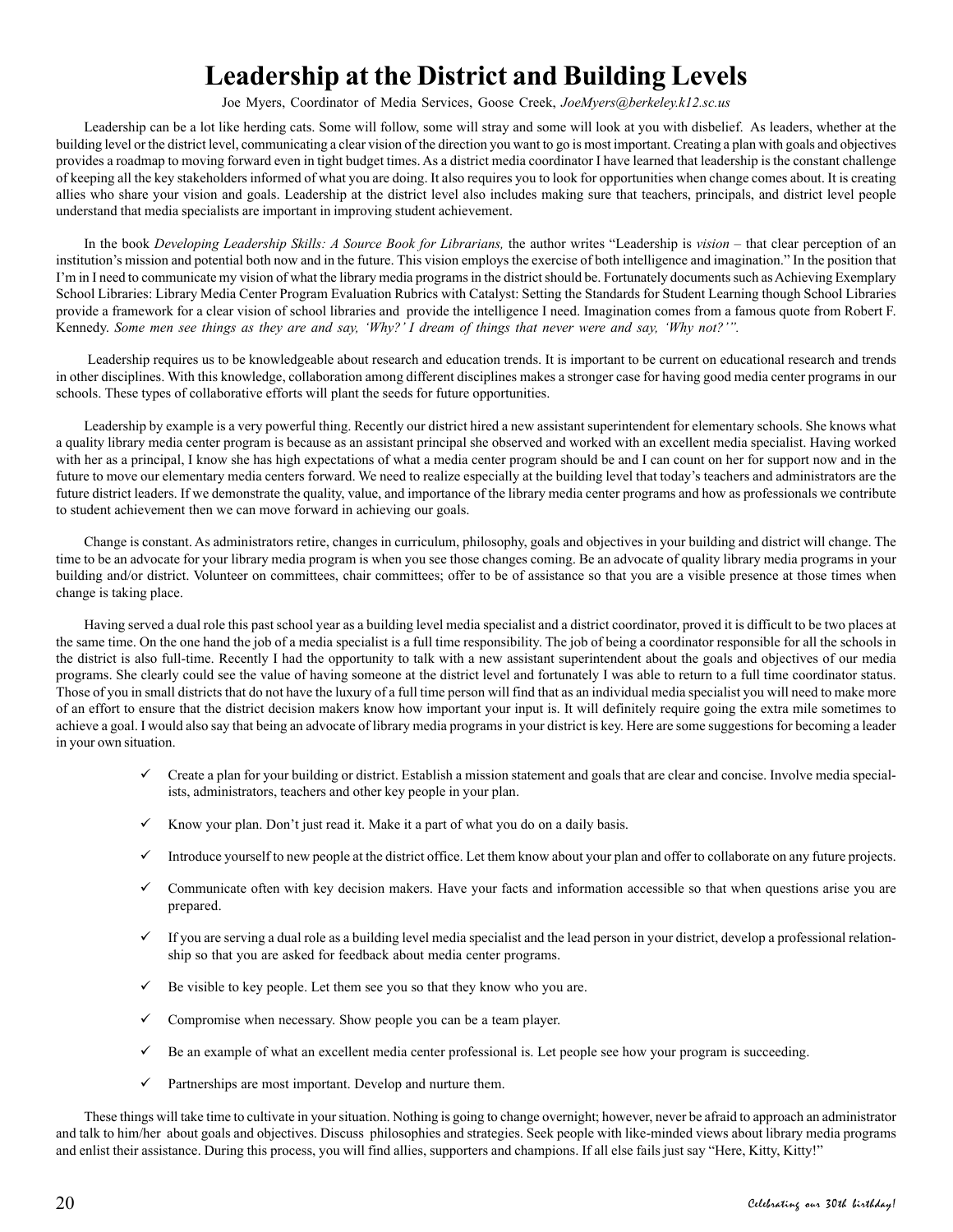

## **Save the Date for A(ugusta) Baker's Dozen**

Christopher Paul Curtis, who made his debut in children's literature with *The Watsons Go to Birmingham-1963*, will be the featured guest for the 19th annual A(ugusta) Baker's Dozen: A Celebration of

Stories. Cosponsored by the Richland County Public Library and the University of South Carolina School of Library and Information Science, the two-day event will be held on Friday, April 22 and Saturday, April 23 in downtown Columbia. Curtis' second novel, *Bud, Not Buddy*, is the first book to ever receive both the Newbery Medal and the Coretta Scott King Author Award. Watch the library's Web site for more details on this year's event! *http://www.richland.lib.sc.us/ baker.htm*

## **Follow the Yellow Brick Road to NBC**

Glenda Green, W.J. Keenan High School, *ggreen@richlandone.org*

With red slippers on, I'm beginning my journey for National Board Certification. Many have forged the path before me and to them I say Congratulations! But for those considering this challenge, you might find this series of insights useful. For my colleagues who are on this journey with me, please email me your thoughts and horror stories at *ggreen@richlandone.org* I'll share them throughout the year.

Two kids in tow…and away we go! No excuses, no promises…just an honest attempt at professional development and growth. The challenge has not been the work so far, but external forces (i.e., family emergencies and demands of life, in general) that have absorbed my time and energy. I decided to choose one day a week as my "National Board" Day (NB-DAY). On an NB-Day, all extra work will be devoted to furthering my work and tasks related to NB's. I'd like to hear from others on this journey about their approach to completing NB tasks. More in the next issue. Let me hear from you. We're off to see. . .

# **Help Wanted**

## **From the Pre-Service Committee**

"Working with New Teachers and Student Teachers through Pre-Service"—With a new school year comes a new group of first year teachers as well as student teachers. As we welcome these new folks, let's remember to pull them aside and share some information about the school library media profession with them. You can do this by giving the "pre-service talk" or by simply beginning a dialogue with them. It is important that we as media specialists let these people know what we do and how we can work together to help students learn best. Creating a successful collaborative relationship early on helps eliminate misconceptions about media specialists as well as build a new professional relationship. For more information on giving the pre-service talk, contact Jessica Felker, Pre-service chair, at *jfelker@newberry.k12.sc.us*

## **SCASL Standards & Guidelines News!**

The SCASL Standards & Guidelines website has been updated! Check out *http://www.scasl.com/standards.htm* for easy access to ADEPT Guidelines, the South Carolina Curriculum Standards, ISTE Standards, Information Literacy Standards, and more!

If you are interested in working with the Standards & Guidelines committee, please contact Valerie Byrd at *vbyrd@lex5.k12.sc.us*

## *Calling all Retirees*

Your help is needed to plan the retirees meeting at our SCASL conference in March. If you have program ideas for our meeting and would be willing to work on the planning, please contact Joan Kruger at 2450 Mineral Springs Rd., Lexington, SC 29072 or e-mail at *mjk2450@att.net.*

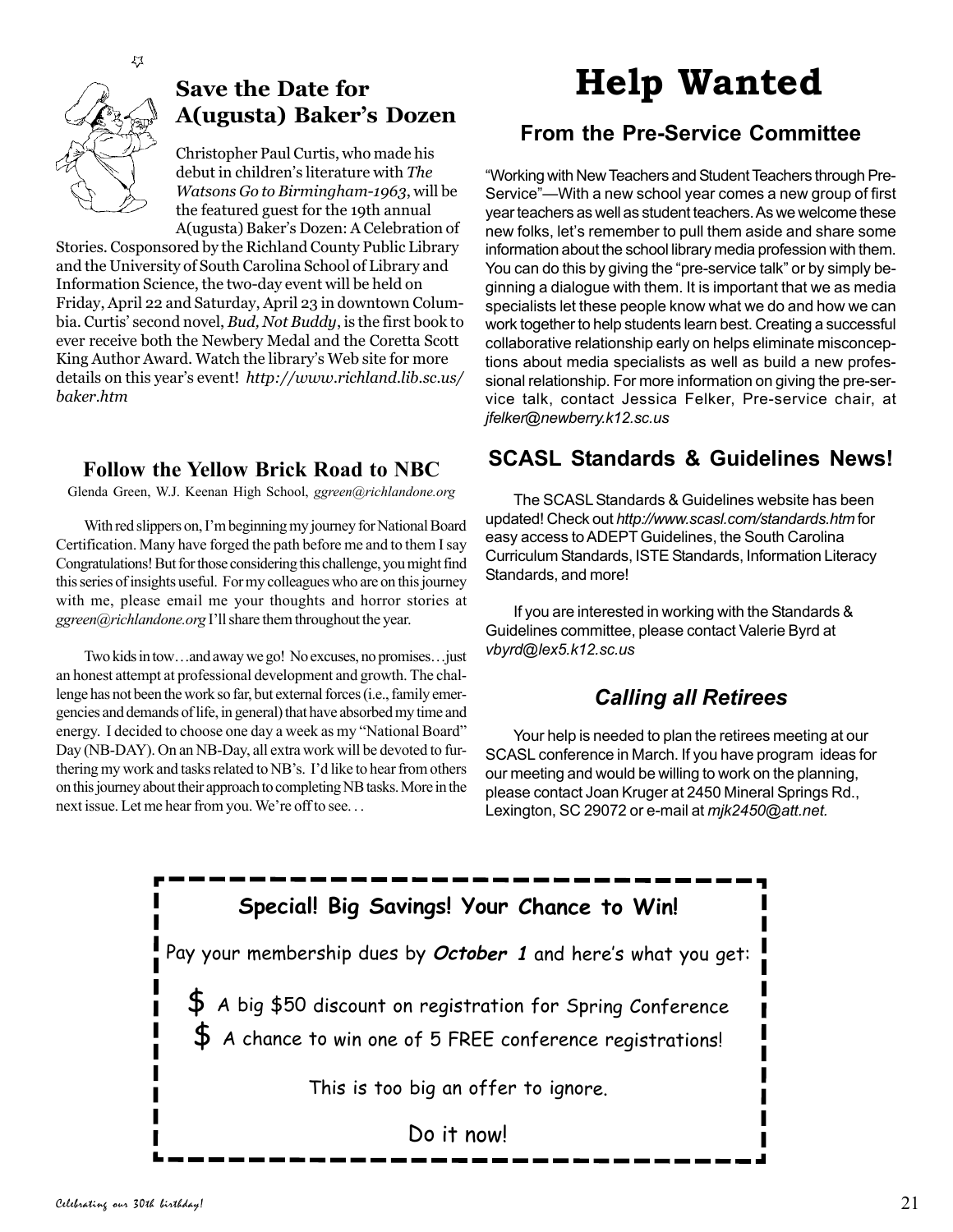## **When Chaos Reigns Supreme**

Mary Jane Michels, Pauline – Glenn Springs Elementary, Spartanburg, *wjmjmichels@peoplepc.com*

The big hand hasn't even crept past the 7 and already your principal has turned your name in as the yearbook sponsor, two teachers have reported computer problems, a parent is waiting at your door and students are lined up at the circulation desk. Just another day in media center paradise, especially if you're a one person show. How do you keep yourself together when any sane person would run away screaming? Here are a few thoughts on making it through those kind of days.

• Type out and laminate step by step instructions for checking books in and out and post them by the circulation work station. If you are busy with other problems, another teacher, parent volunteer, warm body off the street can follow the steps to take care of basic circulation procedures without a marathon training session.

• Identify technology savvy faculty who can lend a hand with problems that crop up in the classroom. Ideally there should be one teacher in each grade level or department who can act as the first line of defense for you.

• For those with scheduled classes, keep a file of activities that students can pursue that do not require your constant attention. Rainy Day Read – Ins can be enjoyed by all elementary grade levels. Students choose a book and a comfortable spot and read for an allotted time. Change the name to suit the weather and provide yourself with some time to take care of other tasks that need your immediate attention.

• At the beginning of the year, take the time to set up opening and closing routines for each day. These should include those tasks that are non-negotiable with you. Examples might include leaving a clean desk in your office, making a to-do list for the next day, shelving all books. Keep the lists short, just down to the essentials. Print out the lists, post them where you will see them and then do what's on them. When everything else has fallen apart you will know that you have taken care of what is most important to you and your media center. At the very least you will start and end the day feeling as though you have accomplished something.

• Finally, remember to keep a sense of humor. Yes, what we do is important but it's not brain surgery. Laugh when you can, even if it's at yourself. Our principal sent an essay out the first week of school reminding all of us that attitude determines attitude, our job is to decide what kind of day we are going to have. Surprisingly, we have more control over that than we realize. We can choose to whine or we can choose to shine. Help yourself, your students and your faculty by choosing to shine!



How do I make a desktop shortcut to the DISCUS site? What are the technical requirements for accessing the databases? How do I begin troubleshooting DISCUS technical problems? Where do I turn for more help?

Visit the *Technical Toolbox* area of the DISCUS Web site to find answers to these and other technical questions about DISCUS.

*Create a Desktop Shortcut* walks you through the steps for this task. *Troubleshooting Tips for Library Staff* gives basic guidance to get you started on solving access problems that you or your users encounter. If that does not lead to a solution, there is a link to *Contact Us* to get more help. *Web Link Instructions* detail the guidelines for linking to DISCUS from school or district Web sites. These instructions include links to various sizes and formats of the DISCUS logo and database logos for use on Web pages and in printed materials.

Check the *Technical Requirements for Access to DISCUS Databases* to help insure that all school PCs are able to access the databases and take full advantage of their multimedia and special features. A work in progress, the *Technical Toolbox* will be further developed based on input from library media center and technology staff.

For more information, visit the DISCUS web site: www.scdiscus.org or contact: Mary Bull, DISCUS Program Director, (803) 737-7736 or email: mary@leo.scsl.state.sc.us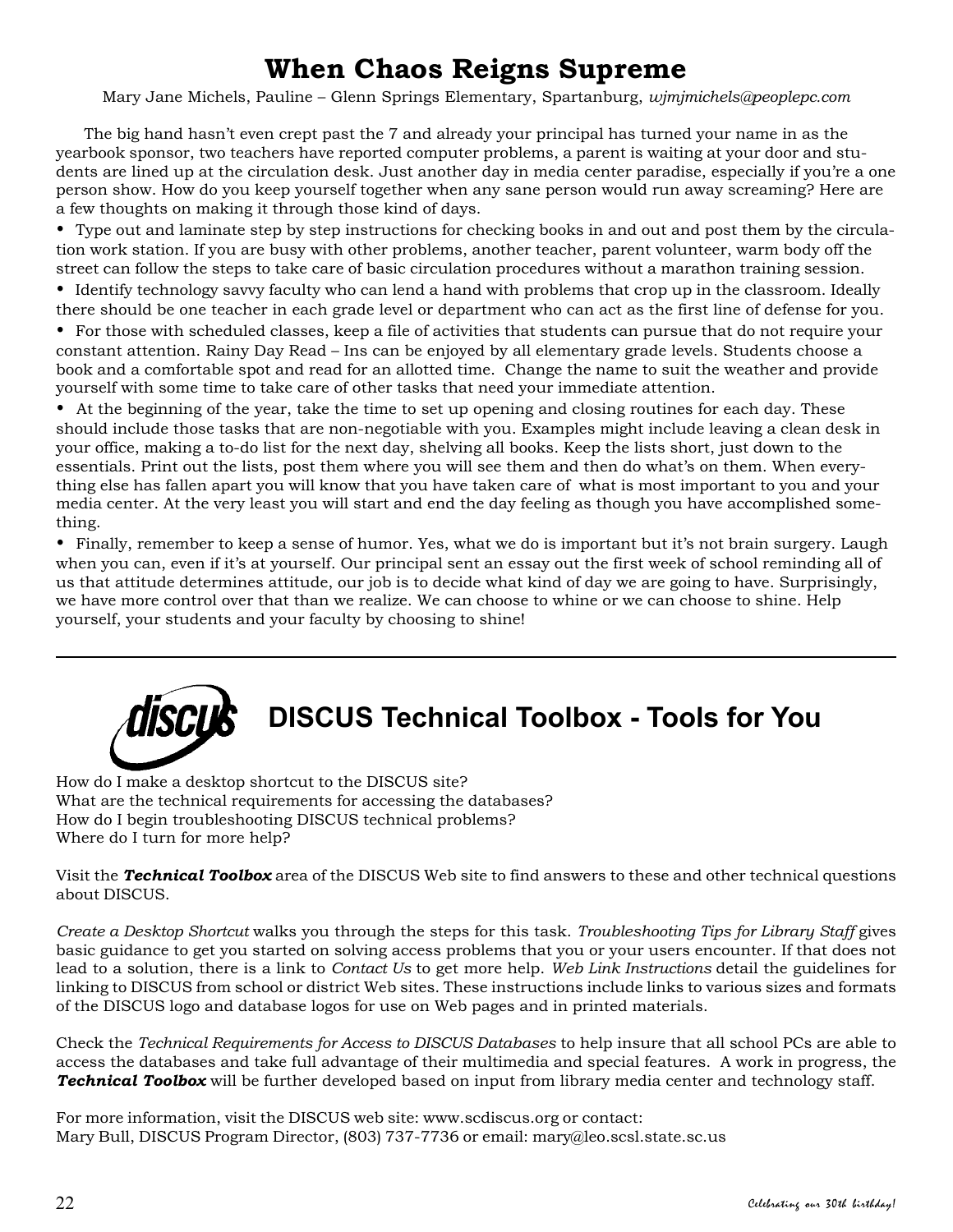## Authors on the Beach

September 24th and 25th, 2004

Another exciting event not to be missed. Some of the authors/Illustrators/storytellers currently scheduled to appear are: Janet Stevens,Brod Bagert, Susan Stevens Crummel,Jerry Pallotta, Will Hobbs,Steve Swinburne, Eric Velasquez, Carol Boston Weatherford, Rob Bolster, and Lester Laminack.

For more information: KidConnect2002@aol.com, or contact Annie Smith @843.450.5653.

Plan NOW to attend this exciting, fun filled event!

*Does this sound familiar?*

## **It's That Time!**

Betty Daniels,Douglas Elementary School,Trenton, *bdaniels@edgefield.k12.sc.us*

New books to catalog and place on the shelves, Tables to arrange and lessons to prepare, Automated system, updated and ready, Materials gathered for teachers to share. WDES News programs planned for every morning, Collect the news for Panthers News & Courier, Website updated for the month, Take your time and do not hurry. Finally, excitement is filling the air, A little nervousness about what's to come,

Always hopeful for a great school year, Skills to teach and pray they learn.



Frankie O'Neal was one of several staunch SCASL members who made sure that school libraries had a voice in the Education March held this past May.



## **Author/Illustrator Don Bolognese Visits Kershaw County Students**

Janice P. Mahoney, former LMS Kershaw County Schools, *esd543@charter.net*

In March, Don Bolognese and his wife, Elaine<br>Raphael were guests of the Friends of the Kershaw<br>County Library. They are both authors and illus-<br>trators of numerous books for children. With the assisn March, Don Bolognese and his wife, Elaine Raphael were guests of the Friends of the Kershaw County Library. They are both authors and illustance of Kershaw County School Library Media Specialists, Mr. Bolognese visited seven schools: Blaney, Jackson, Midway, and Mt. Pisgah Elementary Schools, Lugoff and Stover Middle Schools, and Camden High School. His most recent book is *The Warhorse,* which he authored and illustrated.

Prior to his visit, students participated in a read-aloud of *The Warhorse,* either in their classroom or with the school's LMS. Extended classroom activities included writing their own version of the book's ending, discussing the book's writing elements, or keeping a journal with illustrations while listening to the story. At Camden HS Art I students drew medieval objects (swords, armor, etc.) on parchment paper, tore the edges, "aged" the paper with a tea wash and mounted the illustrations on rough paper resembling stone. At Mt. Pisgah fifth graders used DIS-CUS to find out more about leprosy, knights and armor. Susan Prettyman, LMS Camden HS, created a Don Bolognese PowerPoint Presentation for the schools. Students prepared questions to ask Mr. Bolognese about his training and skills as an illustrator and the research elements required to write historical fiction.

The Warhorse is written for the upper elementary<br>
and middle school student. The story is about a<br>
promising young artist who longs for knighthood<br>
the odventure of battle With his prized borse Scoppio and middle school student. The story is about a and the adventure of battle. With his prized horse, Scoppio, he becomes involved with a fierce battle between two rival cities of Renaissance Italy. The book is a great read-aloud and Mr. Bolognese's illustrations are based on works of Italian art of the period.

The Kershaw County Library hosted an afternoon dropin for participating teachers and LMS and provided copies of the book to each. Mr. Bolognese appeared at a book signing reception at a local bookstore.

Mr. Bolognese and Elaine Raphael have collaborated on several titles. In addition to works of fiction, the Bologneses have authored a series of drawing how-to books. Mr. Bolognese may be contacted via his web site *www.thewarhorse.com*.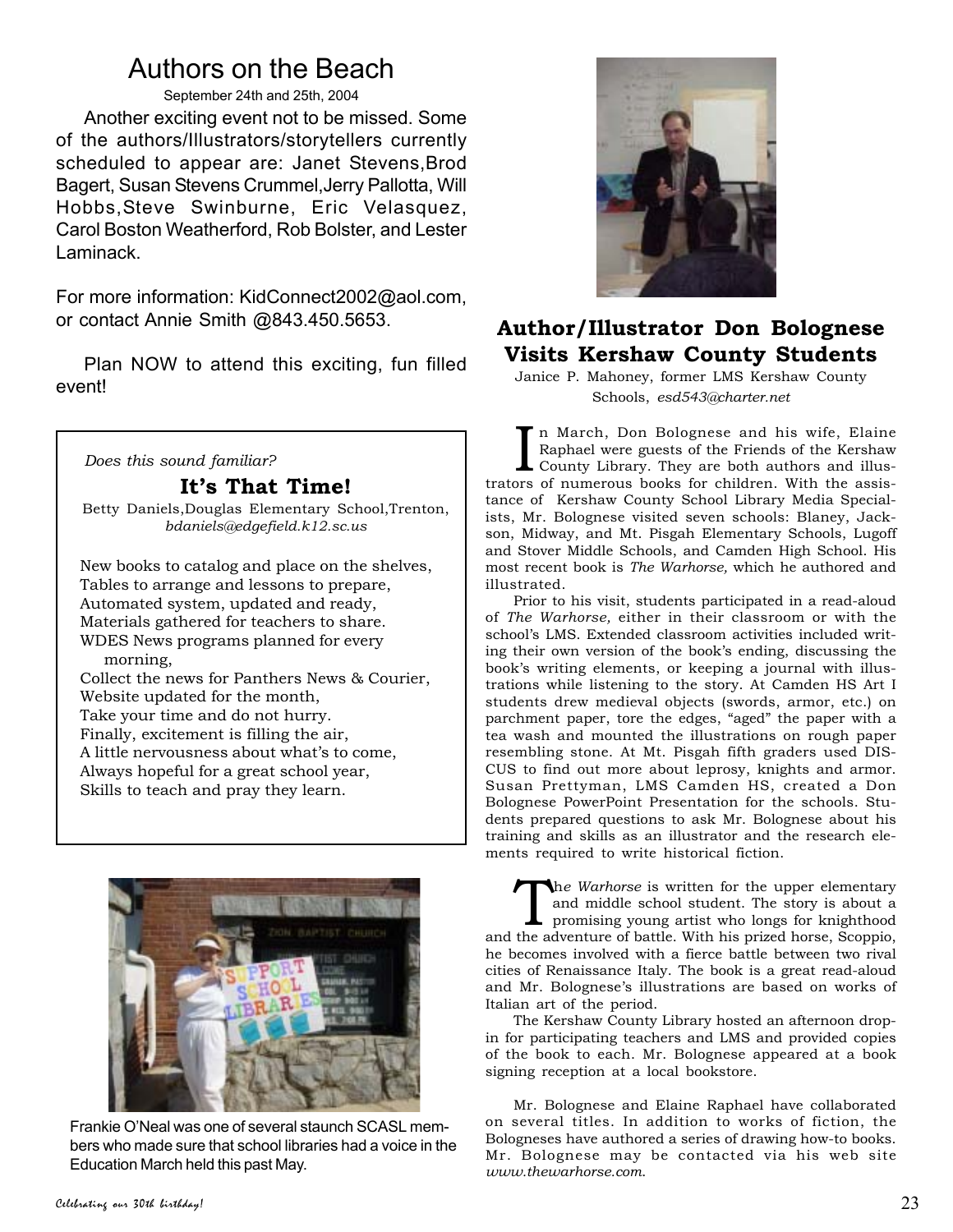## **Regional News** *Frankie O'Neal, Director*



### **Region 1A.**

**Anderson County.** . **District 2. Heidi Pruitt** is the new media specialist at Belton-Honea Path High School. She was formerly an English teacher at Travelers Rest High School for nine years and Pendleton High School for two years. **District 4. Kay Herbster** has come out of retirement to be the media specialist at Townville Elementary School. Prior to her one year of retirement, Kay was media specialist at Lakeside Middle School in Anderson District 5. **District 5. Jenny Jones**, media specialist at Calhoun Elementary, received an EIA grant entitled, "Literacy from Dawn to Dusk." The grant proposed to engage parents in the learning process through three family literacy activities: "Books for Breakfast", parent workshops, and "Goodnight Moon, Goodnight Calhoun". These activities will bring literature into the home and literacy information to the parents. It will also provide opportunities for family bonding and success to the child from dawn to dusk. ❖ **Shari Ganal**, media specialist at Lakeside Middle School, wrote a grant "All Boys! All Girls! All Achieve" that was funded for \$6000.00

### **Region 1B.**

**Spartanburg County. District 1. Ellen Bunch** is the new media specialist at Inman Elementary and **Susan Massey** is the new media assistant at Landrum High and Landrum Junior High. **District 2. Allison Ratteree** is the new media center assistant at Boiling Springs Junior High. New media specialists are: **Pat Jennings** at Boiling Springs Elementary, **Mike Seagle** at Cooley Springs-Fingerville Elementary, **Lorrie Sawyer** at Carlisle-Foster's Grove Elementary. **District 5. Stacy Holcombe** is the new media specialist at D.R.Hill Middle School. **Candi Vaughn**, formerly of D.R. Hill Middle School, moves to a new school, Florence Chapel Middle School. **Jean Kristinik** of Wellford Elementary School retired this year. **District 6. Nina Crawford**, Woodland Heights Elementary School, received a \$2000 EIA teacher grant. The funds will support a reading incentive program titled "Dog-Gone Excited About Reading" that uses dog-theme activities to promote reading. The grant will help provide books, supplies, prizes and equipment.

### **Region 3**.

**Rock Hill**. **Cathy Nelson**, Northside Elementary, will present a session about literature and arts integration at the annual SC Alliance for Arts Education Conference in September. She and Northside art teacher **Judy Hall** will co-present. The session will feature student artwork and ideas of ways to integrate literature with art in the classroom. ❖**Jane Daffin**, Old Pointe Elementary, working with two first grade teachers, Mrs. Hallman and Mrs. Glover, won a \$6,000 EIA grant called "We Can't Wait!". They will develop 5 research units for first grade classes. ❖ **Karen Olson** announces that Castle Heights has a brand new media center! **Chester.** Chester County has four new media specialists: **Kevin Rholetter** , Great Falls High School; **Glenda Cree**l and **Laura Weeks**, Chester Park Elementary; and **Russ Conrath**, Chester Middle School. **Fort Mill. Rick Warner** is the new media specialist at Gold Hill Middle School. He previously served as media specialist at Springfield Elementary in Fort Mill. The new media specialist at Crowders Creek Middle School is **Brenda Branson**.

### **Region 4A.**

**Fairfield County. Glenda Metz** is the new media specialist at Fairfield Primary School. She is replacing **Nancy Glenn** who retired last year. ❖ **Frankie O'Neal** attended the ALA Conference Exhibits in Orlando, Florida this summer and shared this information with the county LMS. **Newberry. Christi Vinson** is the new media specialist at Pomaria-Garmany Elementary. **Evie Shelton** retired. **Rebecca Elswick** is the new media specialist at Mid-Carolina High School. **Lexington 1. Jamey Crumpton** of Pelion Middle School was selected to receive a security system by 3M Corporation after writing a "Salute to Schools" grant. These systems are awarded to middle and high schools only. Only 3 schools in South Carolina received the gift out of 100 total. The gift of the security system is worth an average of \$15,000 according to 3M. ❖ McCrorey-Liston Elementary in Blair was one of two schools in the state to receive the Laura Bush Grant for library books. **Kathy Walker** is media specialist there.

### **Region 6.**

**Kershaw County.** Newcomers to the district are: **Alice Brice** at Baron DeKalb Elementary School who was formerly at White Knoll Elementary; and **Kitt Lisenby** at Mount Pisgah Elementary who came to Kershaw County from Cheraw Intermediate School; **Tami Clyburn**, having completed a 6-year stint at the State Department of Education, has returned to her former job at Lugoff Middle School replacing Paula Bordner. **Paula Bordner** has moved to Midway Elementary School. **Lee County.** New media specialists are: **Margene Culler** at Lower Lee Elementary; **Patricia Stukes** at Bishopville Primary; and **Vicky Haynesworth** at Mt. Pleasant Middle. **Sumter Two. Karen Waterfield** is interning at Alice Drive Elementary while a media specialist at High Hills. **Karen Tisdale** is the new media specialist at Lakewood High School. **Lillian Peter** is moving into a new media center at Rafting Creek Elementary. **Clarendon 1.** The school district has just gone to using eChalkboard as a tool to let parents and the community know about the happenings in our schools. They have Website pages available at *http://www.clarendon1.k12.sc.us* Click on school listings to see individual schools and their news. **Clarendon 2. John Skelley**, library media specialist at Manning Jr. High School, will retire this year.

### **Region 7.**

**Chesterfield.** The Chesterfield County media specialists participated in a second Fall Expo at Cheraw Primary School earlier this month. **Gayle Davis**, media specialist at Cheraw Primary hosted this event in which vendors presented their products to all county media specialists. **Darlington.** New media specialists are **Manson Rhodes** at Hartsville High School and **Melissa Mixon** at West Hartsville Elementary School. **Judy Hall** transferred to Hartsville Junior and **Lina Pearson** returned from retirement to Brockington Elementary. **Dillon 1. Liz Herlong** was named 2004 School-to-Work Teacher of the Year for Dillon District One. (See Kudos opposite page.) **Florence 1.** Media specialists in the Pee Dee area had a dinner meeting in April to begin planning for the 2005 SCASL conference. Twenty-two librarians, including some from the Florence County Library and Francis Marion University assigned themselves to committees and began preliminary work. ❖**Margaret Cox** retired from Williams Middle School and **Ginny Alexander** has taken her place. **Mary Davidson** retired from Southside Middle School.

### **Region 8.**

**Horry County. David Bell**, Coordinator of Media Services for Horry County Schools, was named the Administrator of the Year by the Horry County Association of Educational Office Professionals. Bell was nominated for the award by **Connie Rogers**, president of HCAEOP. ❖**Nancy Ragin** of Myrtle Beach Middle was awarded a Doctorate Degree. She received an Ed.D. in Educational Leadership from SC State University. Personnel changes: **Lisa Covard** is now at Conway High School Library, **Bobby Castle** is at Aynor Middle School, **Lisa Ricketts** is at Midland Elementary School, **Renee Beverly** is at Conway Elementary School, and **Rhonda Wells** at GreenSea Floyds High School. **Nicole Brevard** (see vital statistics) received her doctorate.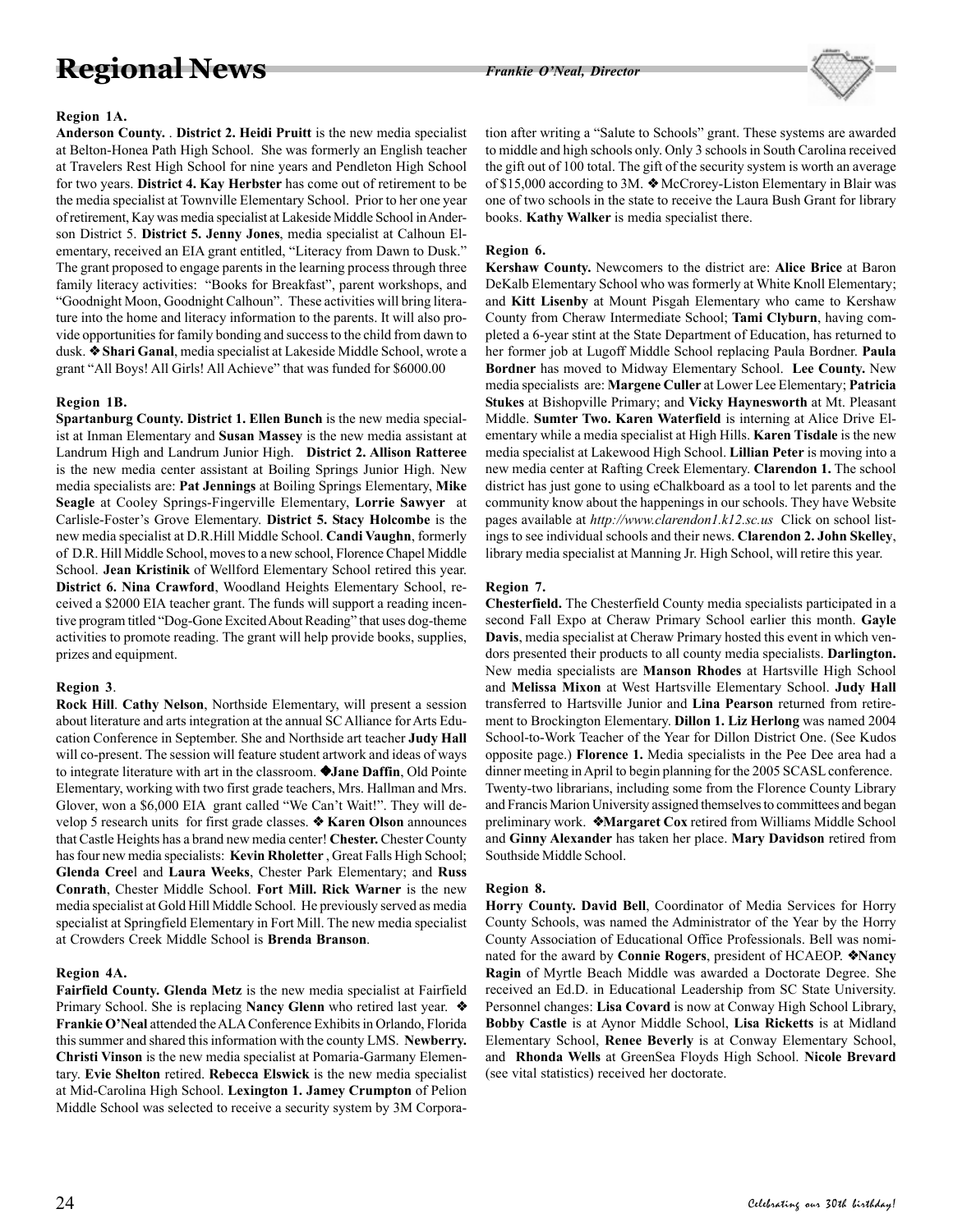### **Region 9B.**

**Dorchester. District 2. Tabitha Hattabaugh** is the new media specialist at Spann Elementary School and **Lynnette Duchnak** is the new audiovisual aide at Newington Elementary. ❖ **Donna Moyer**, media specialist at Fort Dorchester High School received an EIA grant of \$6000 that will be used to provide presentation equipment for media center classes. **Berkeley County.** Four new media specialists are: **Bobbie Starnes**, Boulder Bluff Elementary; **Carolyn Davis**, Sedgefield Intermediate; **Nancy Barnwell**, Marrington Middle School; and **Lynne Altman**, Sangaree Middle School. Two media specialists made changes in assignments. **Susan Garrison** is at Howe Hall AIMS, and **Angela Nuottila** is at Goose Creek High. **Joe Myers**, Coordinator of Media Services was placed back at the district office full time with additional duties. ❖ The district opened three new media centers this fall at Cainhoy Elementary Middle, College Park Elementary and Sangaree Middle - a new school. ❖ Hanahan Middle School opened the Books Rock Café this year in the media center. To see the café go to *http://www.berkeley.k12.sc.us/middle/hms/lmc/Books%20Rock %20Cafe.htm*

## **Vital Statistics**

Sympathy is extended to **Debbie Stone** and her family in the passing of her mother this July.



**Nichole Brevard**, Horry County, gave birth to a baby girl in July.

**Holly Hartell**, Pacolet Elementary in Spartanburg District 3, gave birth to a son on June 21.

**Dawn Blaum**, Sandhills Elementary School in Lexington District 4, had a baby boy in July.

**Christy Emery**, Lugoff Elementary School in Kershaw County, has married and is now **Christy Brewer**.

## **Teachers of the Year**

*(Note: This is only a listing of names sent to Regional News to date.)*

**Melanie Hahn**, Honea Path Elementary, Anderson 2. **Michelle Pope,** Maybry Junior High, Spartanburg 1 **Heather Griffin Kanipe**, Oakland Elementary, Spartanburg 2

**Dr. William Harner**, who resigned last year from the Greenville School District, has been named Distinguished Administrator of the Year by AASL. He was nominated by Susan Gray of Travelers Rest High School. His new district has already found that they have a strong advocate for school library media center programs. He also learned from *School Library Journal* that he is a finalist for Administrator of the Year. Results to be announced in October.

### **Kudos to:**

**Elizabeth M. Herlong**, English instructor and media specialist at Lake View High School in Lakeview (Dillon 1) was one of 250 teachers nationwide to be awarded the 2004 Coca-Cola Educator of Distinction award. The award recognizes outstanding teachers dedicated to providing education with an enhanced purpose. Elizabeth was nominated by Matthew McClellan, himself a 2004 Coca-Cola Scholar and a June graduate from Lake View High. Elizabeth received a commemorative crystal gift and a plaque inscribed with a personal dedication written by Matthew.

SCASL member **Kathleen Foxo**, owner of LibraryGames.com and a former school librarian, was featured in Skirt! Magazine's profile section. The theme of the May issue was play and Kathleen and her games were pictured in her studio. In the article, she encourages educators to find new ways to bring creative play and fun into the learning process. LibraryGames.com has just finished the first in a line of K-3 library videos that incorporate music, jokes, and puppets with kid-friendly library information. Skirt! Magazine is circulated in the Southeast with subscriptions nationwide. To see the article, go to LibraryGames.com

The Public Awareness Committee is proud to announce **Jessie Hayes** from Lakeview High School in Dillon as the 2003-04 winner of the Margaret Ehrhardt Student Scholarship in the amount of \$500. Her media specialist is Elizabeth Herlong.



Ida Thompson, named RIF 2004 Volunteer of the Year for the Southeast Region, is pictured here accepting her award in Washington, D.C. this summer. Ida was one of only 5 nationwide winners.

*From Connie Rogers, Media Paraprofessional of the Year 2003- 2004.*

It was such an honor to receive the first Media Paraprofessional Award from the SCASL. I truly appreciate the SCASL recognizing the Media Paraprofessionals throughout the state. I would like to thank David Bell and my co-workers who help keep me on track and help pick up the slack. To ALL the Media Specialists and Media Assistants, what a great team all of you are! You help make my job easier. Please know that I appreciate each of you for all that you do for our children here in Horry County. To my family, thank you, for always supporting me as a mother and a professional. Finally, to the committee that nominated me for this recognition, thank you.

> Sincerely, Connie Rogers, Media Service - Secretary DELC - Operator for ETV E-Mail: *crogers@do.hcs.k12.sc.us*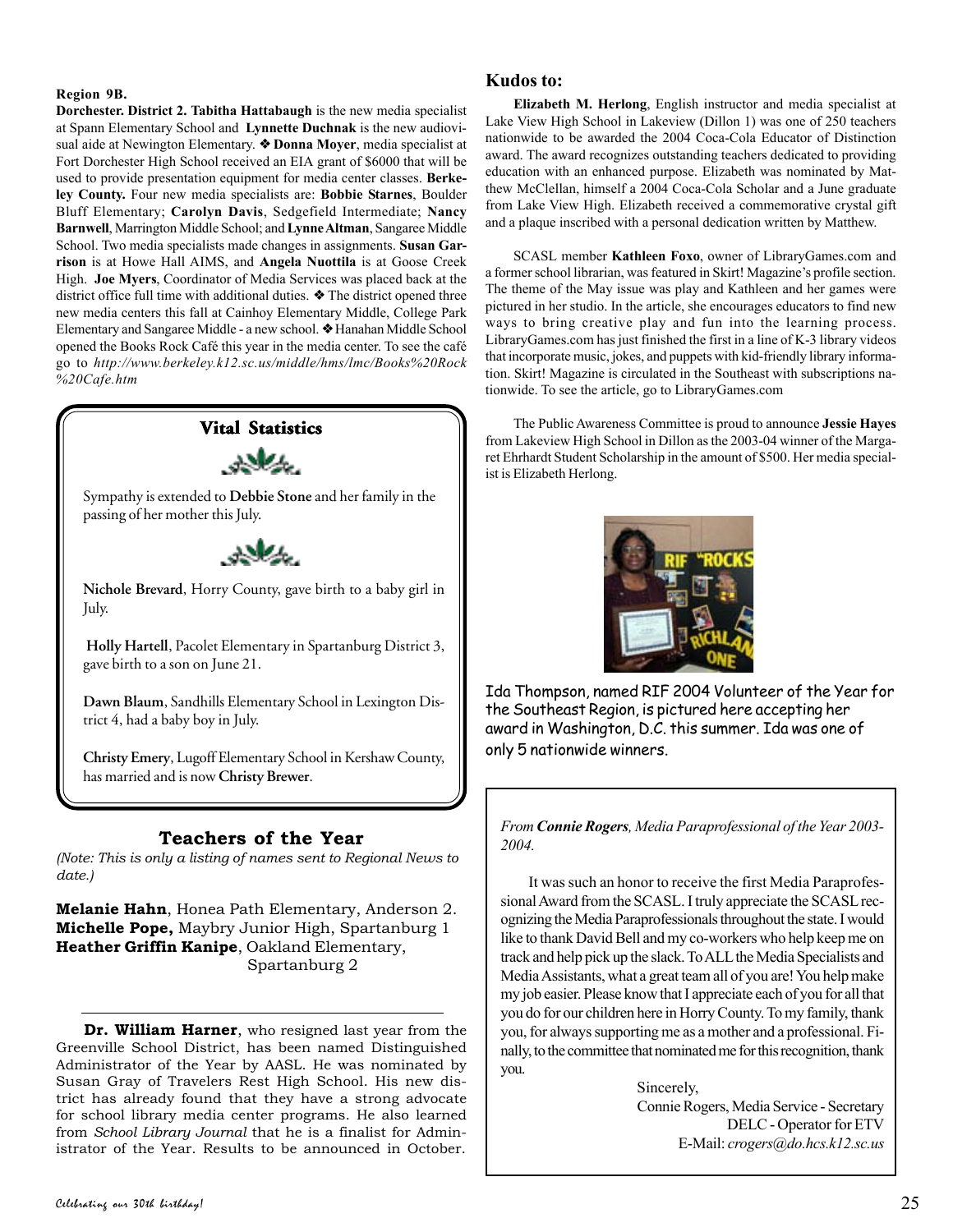## **T L C ~ Teaching, Learning, Connecting for Success**

SCASL Annual Conference ~ March 2 – 4, 2005 Florence Civic Center, Florence, South Carolina

The 2005 SCASL conference will be visiting Florence for the very first time and the media specialists in the greater Florence area are already busy at work planning a warm welcome for us. We'll get to see their brand new public library that's reminiscent of the grand Carnegie libraries of old on the outside, but totally modern on the inside. The best of both worlds!

We'll have the opportunity to learn from some of the best in our profession – David Loertscher, Toni Buzzeo, Steven Layne and more. We already know that Mary Pearson, the YA winning author is coming and more information about authors and speakers will be posted on the SCASL web site as it becomes available. We'll discover some fantastic new restaurants through the "Dinner with a Local" evening out and there'll be something of interest for everyone.

There is one important change in registration that you will want to know about. The Executive Board has approved a change in the registration procedure in order to better support the business of SCASL throughout the year and to provide additional funds needed to plan the conference. Beginning this year, members who send in their dues postmarked on or before October 1 each year will pay less to register for conference than members whose dues are postmarked and received after October 1. Conference costs are anticipated to remain about the same as past years, but for late memberships, registration will cost an additional \$50.00.

If you have a great idea or program to share, fill in the Application to Present on the opposite page and send it in right away. Not ready for a 'formal' session presentation? Sign up for the more informal Exploratorium Session so colleagues can talk with you one on one about your ideas and pick up one of your handouts to help get them started. The Proposal to Present is on the final page of this issue.

If you're interested in getting involved by volunteering to preside over a session or work in the SCASL store or help with registration, please let me know. I look forward to seeing you all in Florence!

Mark your calendars and request your professional leave now. Remind your principal that he or she will have an even better media specialist when you return with ideas that have been proven successful and are ready to put into action. We'll see YOU in Florence!

|                                                                                                                                                                                                                       |                                                            | <b>MEMBERSHIP APPLICATION 2004-2005</b><br>MEMBERSHIP IS BASED ON A FISCAL YEAR THAT RUNS FROM JULY 1 - JUNE 30<br>Name was a series of the series of the series of the series of the series of the series of the series of the series of the series of the series of the series of the series of the series of the series of the series of the s |
|-----------------------------------------------------------------------------------------------------------------------------------------------------------------------------------------------------------------------|------------------------------------------------------------|---------------------------------------------------------------------------------------------------------------------------------------------------------------------------------------------------------------------------------------------------------------------------------------------------------------------------------------------------|
| PLEASE CHECK AS APPROPRIATE:<br><b>Individual Membership</b><br>$\Box$ Full/TERI LMS<br>Retired LMS<br>Retired, paid member 10 consecutive<br>o<br>yrs prior to retirement<br>$\Box$ Exhibitor                        | \$30.00<br>\$30.00<br>\$0.00<br>\$15.00                    | <b>HOME ADDRESS</b>                                                                                                                                                                                                                                                                                                                               |
| <b>Associate Membership</b><br>State, District or School Adm<br>Legislator<br>▫<br><b>Q</b> Paraprofessional<br>Teacher<br>$\Box$<br>Student-Fulltime not employed in a school<br>o<br>$\Box$ Association or business | \$5.00<br>\$5.00<br>\$5.00<br>\$5.00<br>\$10.00<br>\$50.00 | Phone Fax<br><b>BUSINESS ADDRESS</b>                                                                                                                                                                                                                                                                                                              |
| Please make check payable to SCASL, and return to:<br>$SCASI.$ PO BOX 2442                                                                                                                                            |                                                            | $\text{City/State/Zip}\_\!\!\!\!\!\!\text{Output}$                                                                                                                                                                                                                                                                                                |

Lawren Hammond, Vice-President/President-Elect, *lhammond@aiken.k12.sc.us*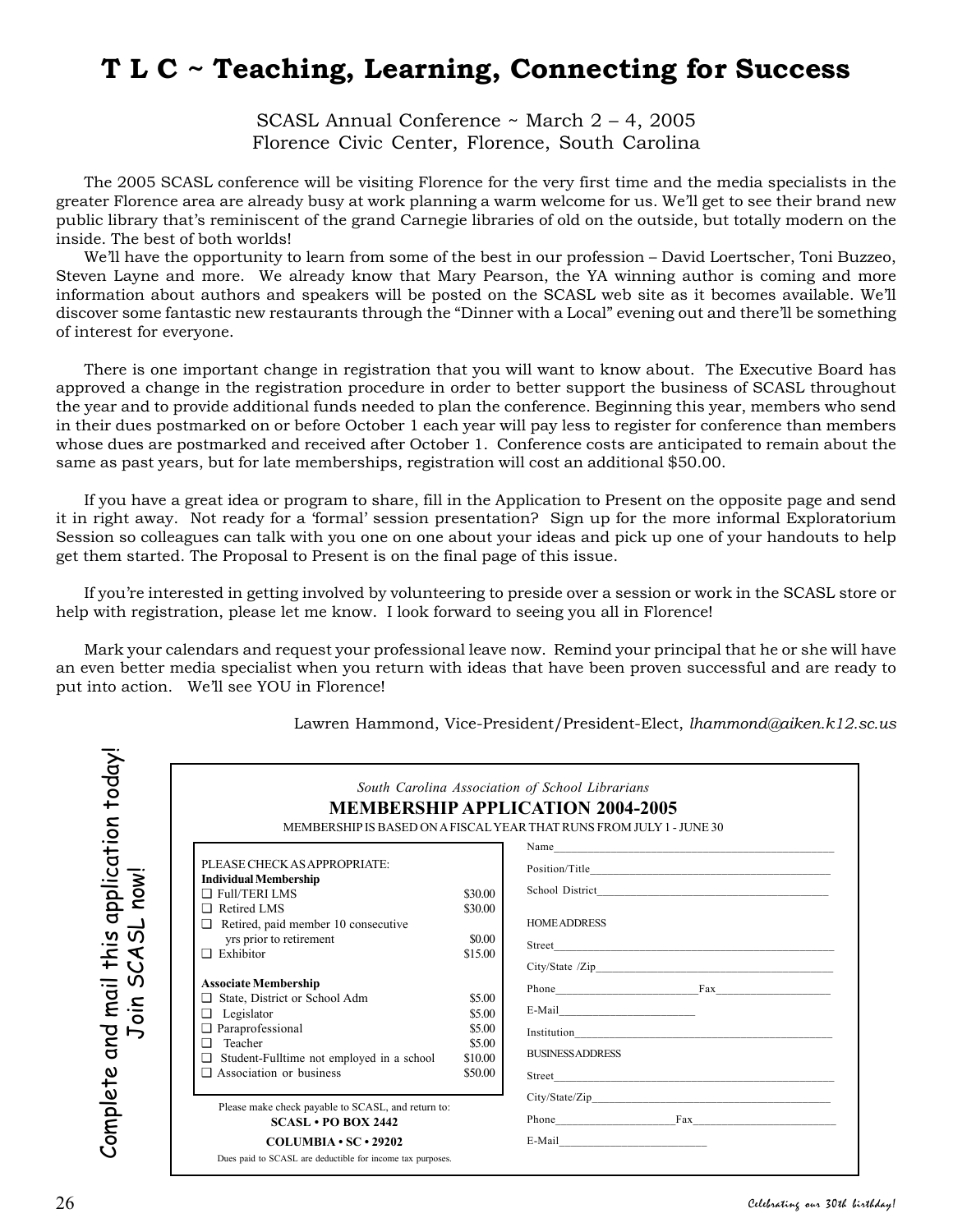## **T L C ~ Teaching, Learning, Connecting for Success @ your library®**

### **March 2 - 4, 2005**

Florence Civic Center, Florence, South Carolina

### **Application To Present**

**(Deadline for submission: Received by October 15, 2004)**

Please type or print all information.

| <b>Main Presenter</b>                                          | Co-Presenter                                                         |
|----------------------------------------------------------------|----------------------------------------------------------------------|
| Vendor: Yes $\_\_\_\_\_\_\_\_\_\_\_\_\_\_\_\_\_\_\_\_\_\_\_\_$ | Vendor: Yes $\_\_\_\_\_\_\_\_\_\_\_\_\_\_\_\_\_\_\_\_\_\_\_\_\_\_\_$ |
|                                                                |                                                                      |
| $\begin{tabular}{c} Institution \\ \hline \end{tabular}$       |                                                                      |
|                                                                |                                                                      |
|                                                                |                                                                      |
|                                                                | State <u>Zip</u>                                                     |
|                                                                |                                                                      |
|                                                                |                                                                      |
|                                                                |                                                                      |
|                                                                |                                                                      |
| State $\frac{Zip}{\cdot}$                                      | State $\frac{Zip}{\cdot}$                                            |
|                                                                |                                                                      |
|                                                                |                                                                      |

## **Session Title \_\_\_\_\_\_\_\_\_\_\_\_\_\_\_\_\_\_\_\_\_\_\_\_\_\_\_\_\_\_\_\_\_\_\_\_\_\_\_\_\_\_\_\_\_\_\_\_\_\_\_\_\_\_\_\_\_\_\_\_\_\_\_\_**

**Session Description:** Your description will appear in the program and should be written to "market" your session. (No more than 50 words. Use back of page if necessary.)  $\mathcal{L}_\mathcal{L} = \{ \mathcal{L}_\mathcal{L} = \{ \mathcal{L}_\mathcal{L} = \{ \mathcal{L}_\mathcal{L} = \{ \mathcal{L}_\mathcal{L} = \{ \mathcal{L}_\mathcal{L} = \{ \mathcal{L}_\mathcal{L} = \{ \mathcal{L}_\mathcal{L} = \{ \mathcal{L}_\mathcal{L} = \{ \mathcal{L}_\mathcal{L} = \{ \mathcal{L}_\mathcal{L} = \{ \mathcal{L}_\mathcal{L} = \{ \mathcal{L}_\mathcal{L} = \{ \mathcal{L}_\mathcal{L} = \{ \mathcal{L}_\mathcal{$ 

 $\mathcal{L}_\mathcal{L} = \{ \mathcal{L}_\mathcal{L} = \{ \mathcal{L}_\mathcal{L} = \{ \mathcal{L}_\mathcal{L} = \{ \mathcal{L}_\mathcal{L} = \{ \mathcal{L}_\mathcal{L} = \{ \mathcal{L}_\mathcal{L} = \{ \mathcal{L}_\mathcal{L} = \{ \mathcal{L}_\mathcal{L} = \{ \mathcal{L}_\mathcal{L} = \{ \mathcal{L}_\mathcal{L} = \{ \mathcal{L}_\mathcal{L} = \{ \mathcal{L}_\mathcal{L} = \{ \mathcal{L}_\mathcal{L} = \{ \mathcal{L}_\mathcal{$  $\mathcal{L}_\mathcal{L} = \{ \mathcal{L}_\mathcal{L} = \{ \mathcal{L}_\mathcal{L} = \{ \mathcal{L}_\mathcal{L} = \{ \mathcal{L}_\mathcal{L} = \{ \mathcal{L}_\mathcal{L} = \{ \mathcal{L}_\mathcal{L} = \{ \mathcal{L}_\mathcal{L} = \{ \mathcal{L}_\mathcal{L} = \{ \mathcal{L}_\mathcal{L} = \{ \mathcal{L}_\mathcal{L} = \{ \mathcal{L}_\mathcal{L} = \{ \mathcal{L}_\mathcal{L} = \{ \mathcal{L}_\mathcal{L} = \{ \mathcal{L}_\mathcal{$  $\mathcal{L}_\mathcal{L} = \{ \mathcal{L}_\mathcal{L} = \{ \mathcal{L}_\mathcal{L} = \{ \mathcal{L}_\mathcal{L} = \{ \mathcal{L}_\mathcal{L} = \{ \mathcal{L}_\mathcal{L} = \{ \mathcal{L}_\mathcal{L} = \{ \mathcal{L}_\mathcal{L} = \{ \mathcal{L}_\mathcal{L} = \{ \mathcal{L}_\mathcal{L} = \{ \mathcal{L}_\mathcal{L} = \{ \mathcal{L}_\mathcal{L} = \{ \mathcal{L}_\mathcal{L} = \{ \mathcal{L}_\mathcal{L} = \{ \mathcal{L}_\mathcal{$ 

**\_\_\_\_\_\_\_\_\_\_\_\_\_\_\_\_\_\_\_\_\_\_\_\_\_\_\_\_\_\_\_\_\_\_\_\_\_\_\_\_\_\_\_\_\_\_\_\_\_\_\_\_\_\_\_\_\_\_\_\_\_\_\_\_\_\_\_\_\_\_\_\_\_\_\_\_\_**

## **Please include a brief statement for the presider to use to introduce you before the session begins: \_\_\_\_\_\_\_\_\_\_\_\_\_\_\_\_\_\_\_\_\_\_\_\_\_\_\_\_\_\_\_\_\_\_\_\_\_\_\_\_\_\_\_\_\_\_\_\_\_\_\_\_\_\_\_\_\_\_\_\_\_\_\_\_**

**Equipment Needs:** Computer hardware, peripherals, and Internet connectivity will NOT be provided.

| Choose program format you prefer: 1-hour                      | 2.5-hour workshop                                                                                                                                                                                                                                | 5-hour workshop |
|---------------------------------------------------------------|--------------------------------------------------------------------------------------------------------------------------------------------------------------------------------------------------------------------------------------------------|-----------------|
| For technology sessions, what level of expertise is required? | Novice                                                                                                                                                                                                                                           | Experienced     |
| Has this program been presented before?<br>Yes                | If yes, where?<br>No the set of the set of the set of the set of the set of the set of the set of the set of the set of the set of the set of the set of the set of the set of the set of the set of the set of the set of the set of the set of |                 |
|                                                               | When?                                                                                                                                                                                                                                            |                 |
| Would you be willing to make your presentation twice?         | Yes.<br>No.                                                                                                                                                                                                                                      |                 |
| Is there a day when you are NOT available to present?         | Thurs.<br>Wed.                                                                                                                                                                                                                                   | Fri.            |
| Is the appeal for: Elementary<br>Middle                       | ? (Check all that apply.)<br>High                                                                                                                                                                                                                |                 |

**Return to: Lawren Hammond / 2000 Knobcone Ave. / North Augusta SC 29841 Phone 803-442-6156 / Fax: 803-442-6127 / Email: lhammond@aiken.kwe.sc.us. All applications must be received by October 15, 2004. Electronic submissions are permissible. All presenters must be listed on the application. Vendor presenters must be conference exhibitors. Presenters are responsible for their own conference expenses, including registration. Notification of acceptance will be mailed to the main presenter**.